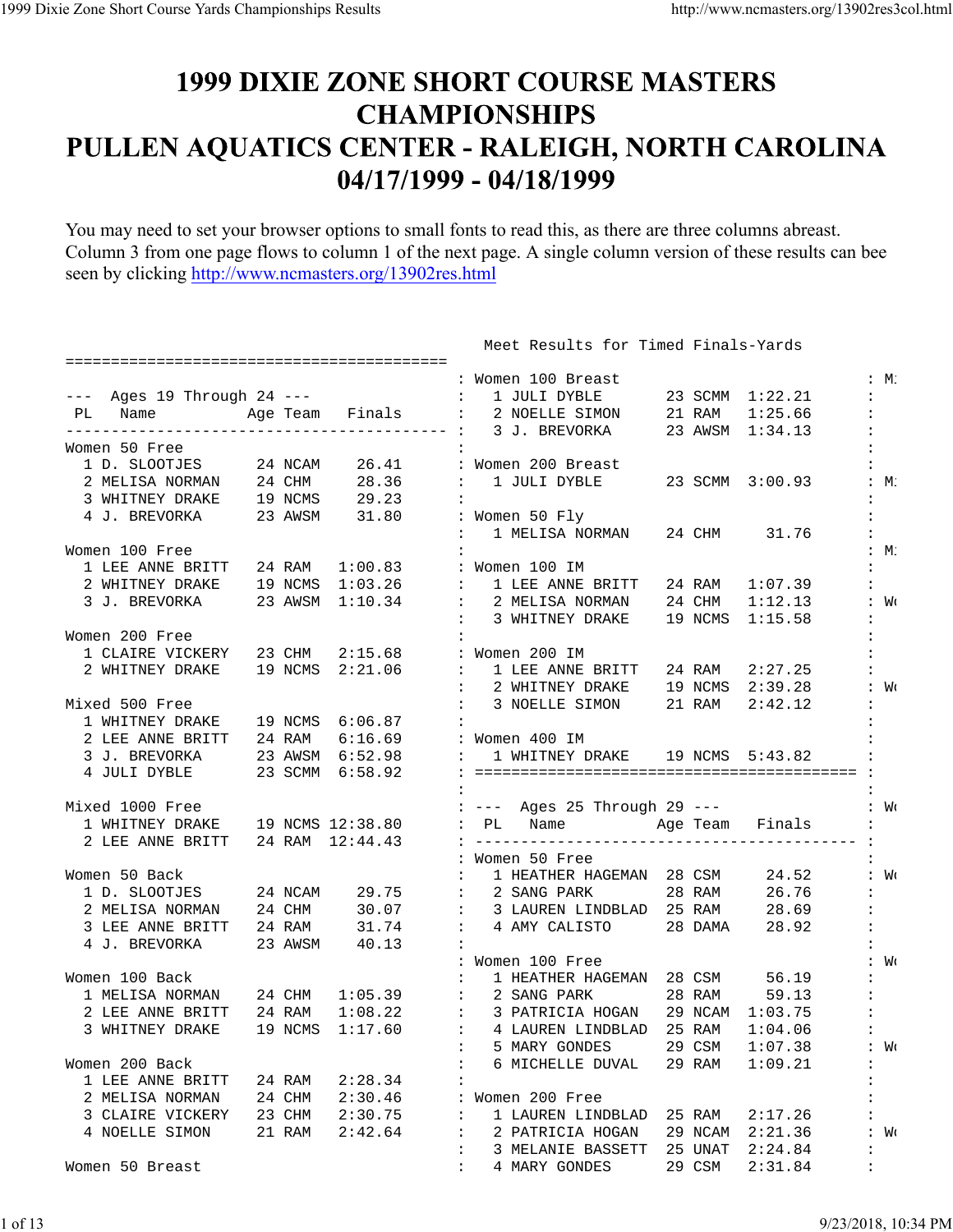| 1 JULI DYBLE<br>23 SCMM                                                                                                           |        | 37.99           | $\ddot{\cdot}$                                                                               |       |
|-----------------------------------------------------------------------------------------------------------------------------------|--------|-----------------|----------------------------------------------------------------------------------------------|-------|
| 2 MELISA NORMAN 24 CHM 41.39<br>3 J. BREVORKA 23 AWSM 41.95                                                                       |        |                 | $\ddot{\phantom{a}}$                                                                         |       |
|                                                                                                                                   |        |                 | $\ddot{\phantom{a}}$                                                                         |       |
|                                                                                                                                   |        |                 |                                                                                              |       |
|                                                                                                                                   |        |                 |                                                                                              |       |
|                                                                                                                                   |        |                 |                                                                                              | $=$ : |
| Women 100 Fly                                                                                                                     |        |                 | : Mixed 500 Free<br>$\mathbf{1}$                                                             |       |
| 1 LAUREN LINDBLAD 25 RAM 1:15.86                                                                                                  |        |                 | 1 SIAN HUNTER 32 NCAM 6:10.82<br>$\mathbf{1}$ and $\mathbf{1}$<br>$1 - -1$                   |       |
| 2 MARY GONDES 29 CSM                                                                                                              |        | 1:17.72         | $\mathbf{i}$ 1                                                                               |       |
| 3 SILICA LARKIN 26 RAM                                                                                                            |        |                 | 1:20.47 : Women 50 Back<br>$1 - -1$                                                          |       |
|                                                                                                                                   |        |                 | 1 ANGELIQUE GEISS 34 NCAM 34.92<br>: W <sub>C</sub>                                          |       |
|                                                                                                                                   |        |                 | 30 RAM<br>37.22                                                                              |       |
| Women 200 Fly                                                                                                                     |        |                 | 2 C. BRAUNSTEIN                                                                              |       |
| 1 SILICA LARKIN 26 RAM 3:10.27                                                                                                    |        |                 |                                                                                              |       |
|                                                                                                                                   |        |                 | : Women 50 Breast<br>$\mathbf{L}$                                                            |       |
| Women 100 IM                                                                                                                      |        |                 | 33 NCAM<br>1 PAMELA LINDROOS<br>33.20                                                        |       |
| 1 HEATHER HAGEMAN 28 CSM                                                                                                          |        |                 | $1:04.40$ : 2 ANGELIQUE GEISS<br>34 NCAM 36.95                                               |       |
| 2 SANG PARK                                                                                                                       | 28 RAM |                 | $1:07.17$ : 3 SIAN HUNTER<br>32 NCAM<br>39.18                                                |       |
| 3 LAUREN LINDBLAD 25 RAM                                                                                                          |        | 1:11.25         | : - DEBORAH CREA<br>34 PAC<br>NS                                                             |       |
| 4 AMY CALISTO                                                                                                                     |        | 28 DAMA 1:13.81 |                                                                                              |       |
|                                                                                                                                   |        |                 | 5 PATRICIA HOGAN 29 NCAM 1:16.68 : Women 100 Breast                                          |       |
| 6 JENNIFER GORDON 25 RAM                                                                                                          |        |                 | $1:16.92$ : 1 PAMELA LINDROOS<br>33 NCAM 1:12.67                                             |       |
| 7 MICHELLE DUVAL 29 RAM                                                                                                           |        |                 | $1:18.41$ : 2 DEBORAH CREA<br>34 PAC<br>1:15.59                                              |       |
|                                                                                                                                   |        |                 | 8 JANELLE FLEMING 26 SCMM 1:22.31 : 3 ANGELIQUE GEISS 34 NCAM 1:20.26<br>: W <sub>C</sub>    |       |
|                                                                                                                                   |        |                 |                                                                                              |       |
| Women 200 IM                                                                                                                      |        |                 | : Women 200 Breast                                                                           |       |
| 28 RAM<br>1 SANG PARK                                                                                                             |        | 2:27.80         | : 1 PAMELA LINDROOS<br>33 NCAM 2:37.39                                                       |       |
| 2 LAUREN LINDBLAD 25 RAM                                                                                                          |        |                 | $2:34.24$ : 2 ANGELIQUE GEISS<br>34 NCAM 3:10.71                                             |       |
| 3 MARY GONDES                                                                                                                     | 29 CSM | 2:46.71         |                                                                                              |       |
| 4 PATRICIA HOGAN 29 NCAM $2:48.65$ : Women 50 Fly                                                                                 |        |                 |                                                                                              |       |
|                                                                                                                                   |        |                 | 5 SILICA LARKIN 26 RAM 2:49.35 : 1 PRISCILLA BETTIS 34 VMST 30.04<br>: W <sub>0</sub>        |       |
| 6 MICHELLE DUVAL 29 RAM                                                                                                           |        |                 | 2:52.01 : 2 ANGELIQUE GEISS 34 NCAM 34.01                                                    |       |
|                                                                                                                                   |        |                 | $\mathbf{1}$<br>3 SIAN HUNTER<br>32 NCAM<br>35.61                                            |       |
| Women 400 IM                                                                                                                      |        |                 |                                                                                              |       |
| 1 SILICA LARKIN                                                                                                                   | 26 RAM |                 | 6:01.34 : Women 200 Fly                                                                      |       |
|                                                                                                                                   |        |                 | 1 PRISCILLA BETTIS 34 VMST 2:40.39                                                           |       |
|                                                                                                                                   |        |                 |                                                                                              |       |
|                                                                                                                                   |        |                 | --- Ages 30 Through 34 ---<br>PL Name Age Team Finals : 1 SIAN HUNTER 32 NCAM 1:14.59<br>:M: |       |
|                                                                                                                                   |        |                 |                                                                                              |       |
|                                                                                                                                   |        |                 |                                                                                              |       |
| Women 50 Free                                                                                                                     |        |                 | $\sim$ 3 C. BRAUNSTEIN 30 RAM $1:22.08$                                                      |       |
|                                                                                                                                   |        | 26.69           |                                                                                              |       |
| 1 SIAN HUNTER 32 NCAM                                                                                                             |        |                 | : - DEBORAH CREA 34 PAC<br>NS<br>: W <sub>C</sub>                                            |       |
|                                                                                                                                   |        |                 |                                                                                              |       |
| 2 PAMELA LINDROOS 33 NCAM 27.52 :<br>3 ANGELIQUE GEISS 34 NCAM 28.19 : Women 200 IM<br>4 C. BRAUNSTEIN 30 RAM 29.03 : 1 DEBORAH C |        |                 |                                                                                              |       |
|                                                                                                                                   |        |                 | : 1 DEBORAH CREA 34 PAC 2:36.92                                                              |       |
|                                                                                                                                   |        |                 | $: 2$ HARRIET ROBINSON 32 UNAT $3:00.62$                                                     |       |
| Women 100 Free                                                                                                                    |        |                 | : W <sub>C</sub>                                                                             |       |
| 1 SIAN HUNTER 32 NCAM 1:00.03 : Women 400 IM                                                                                      |        |                 |                                                                                              |       |
|                                                                                                                                   |        |                 | 2 PAMELA LINDROOS 33 NCAM 1:00.95 : 1 PAMELA LINDROOS 33 NCAM 5:06.21                        |       |
| 3 PRISCILLA BETTIS 34 VMST 1:02.17                                                                                                |        |                 |                                                                                              |       |
| 4 C. BRAUNSTEIN 30 RAM 1:06.61                                                                                                    |        |                 | $\ddot{\phantom{a}}$                                                                         |       |
| - DEBORAH CREA 34 PAC                                                                                                             |        | NS              | : W <sub>C</sub>                                                                             |       |
|                                                                                                                                   |        |                 |                                                                                              |       |
| Women 200 Free                                                                                                                    |        |                 |                                                                                              |       |
|                                                                                                                                   |        |                 |                                                                                              |       |
| 1 SIAN HUNTER 32 NCAM 2:10.81<br>2 C. BRAUNSTEIN 30 RAM 2:31.84                                                                   |        |                 |                                                                                              |       |
|                                                                                                                                   |        |                 |                                                                                              |       |
|                                                                                                                                   |        |                 |                                                                                              |       |
|                                                                                                                                   |        |                 |                                                                                              |       |
|                                                                                                                                   |        |                 |                                                                                              |       |
|                                                                                                                                   |        |                 |                                                                                              |       |
| Women 50 Breast                                                                                                                   |        |                 | : Women 400 IM<br>: W <sub>C</sub>                                                           |       |
| 1 DARA WILBER                                                                                                                     |        |                 | 39 PALM $34.10$ : 1 DARA WILBER<br>39 PALM 5:11.13<br>$\mathbf{L}$                           |       |
|                                                                                                                                   |        |                 |                                                                                              |       |
| 3 MARY JARRETT 37 NSMS 37.40                                                                                                      |        |                 |                                                                                              |       |
|                                                                                                                                   |        |                 |                                                                                              |       |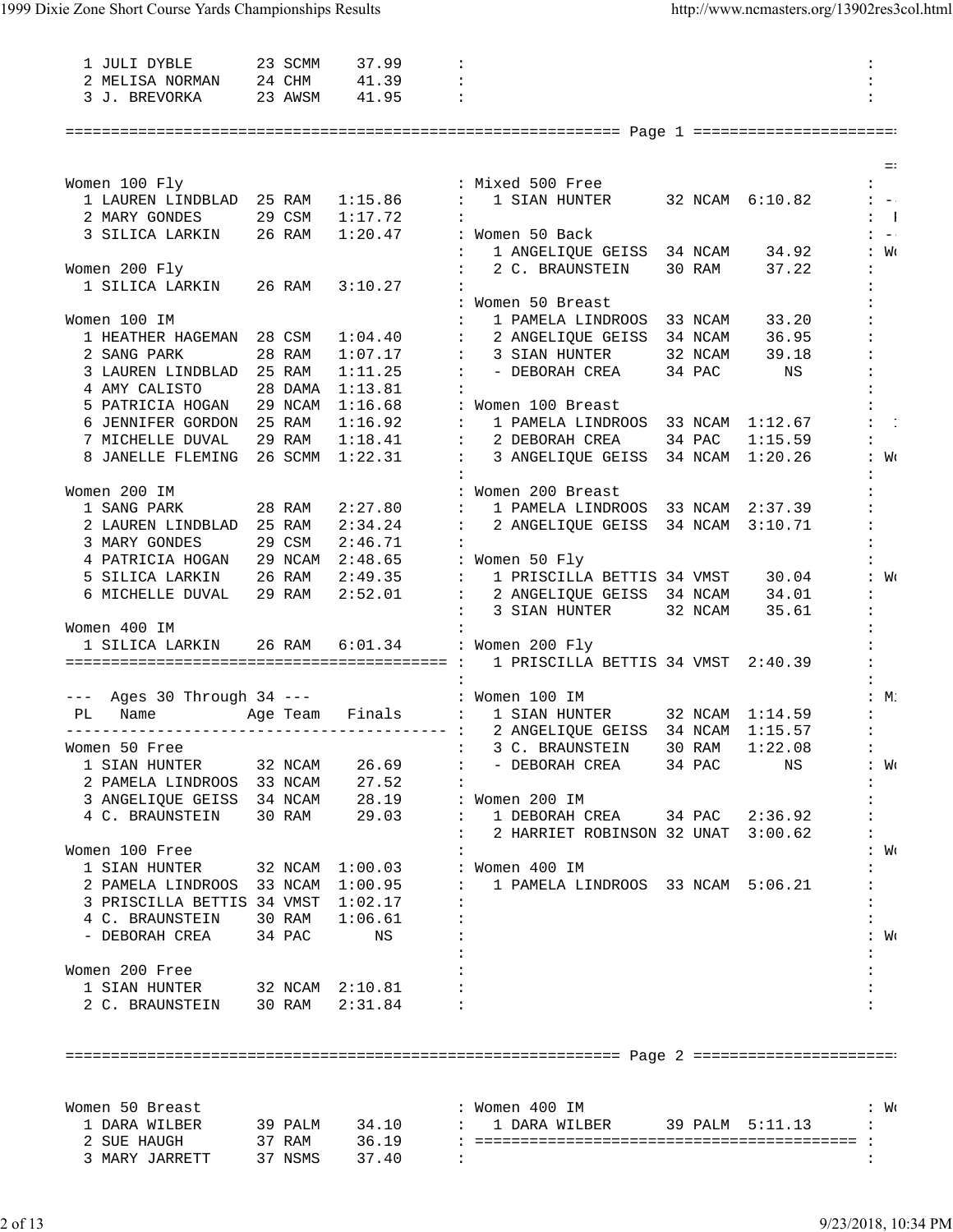| 4 LYNDA STINSON 37 NSMS                                                                                                        |        | 39.73       |                   |                   | : --- Ages 40 Through 44 ---                                                             |        |                 |                      |
|--------------------------------------------------------------------------------------------------------------------------------|--------|-------------|-------------------|-------------------|------------------------------------------------------------------------------------------|--------|-----------------|----------------------|
| 5 MARGIE SPRINGER 38 RAM                                                                                                       |        |             |                   |                   | 39.85 : PL Name Mage Team Finals :                                                       |        |                 |                      |
| 6 KAREN TALLMADGE 36 CSM                                                                                                       |        |             |                   |                   |                                                                                          |        |                 |                      |
| 7 SHERRY DURBAN 37 NSMS 41.08 : Women 50 Free                                                                                  |        |             |                   |                   |                                                                                          |        |                 | : W <sub>0</sub>     |
| 8 TRACI MCLAUGHLIN 39 NCAM 48.91 :                                                                                             |        |             |                   |                   | 1 KIM STOTT 40 SPM                                                                       |        | 29.80           | $\ddot{\phantom{a}}$ |
|                                                                                                                                |        |             |                   |                   | : 2 PAT NICHOLS 40 NCMS                                                                  |        | 29.88           | $\ddot{\phantom{a}}$ |
| Women 100 Breast                                                                                                               |        |             | <b>Contractor</b> |                   | 3 KRISTA PHILLIPS 40 NCMS                                                                |        | 31.04           | $\ddot{\phantom{a}}$ |
| 1 DARA WILBER                                                                                                                  |        |             |                   |                   | 39 PALM 1:13.82 : 4 BARBARA MATHEWS 40 NCAM                                              |        |                 | $32.15$ : Wo         |
| 2 MARY JARRETT 37 NSMS 1:22.38 : 5 LYNN GREEN 41 VMST 35.81                                                                    |        |             |                   |                   |                                                                                          |        |                 |                      |
| 3 KAREN TALLMADGE 36 CSM                                                                                                       |        |             |                   |                   | $1:26.12$ : 6 JANN BROWN 44 VMST 38.04                                                   |        |                 | $\ddot{\phantom{a}}$ |
| 4 SUSAN NESTOR                                                                                                                 | 37 CSM | $1:27.30$ : |                   |                   |                                                                                          |        |                 |                      |
| 5 LYNDA STINSON 37 NSMS 1:27.99 : Women 100 Free                                                                               |        |             |                   |                   |                                                                                          |        |                 | $\ddot{\phantom{a}}$ |
|                                                                                                                                |        |             |                   |                   | 1 BEVERLY AMICK 44 CSM                                                                   |        | 1:02.45         |                      |
| Women 200 Breast                                                                                                               |        |             |                   | $\sim 100$        | 2 JEAN HAAS                                                                              |        | 41 WMSC 1:05.41 |                      |
| 1 DARA WILBER 39 PALM 2:38.13 : 3 PAT NICHOLS                                                                                  |        |             |                   |                   |                                                                                          |        | 40 NCMS 1:05.46 | : W <sub>C</sub>     |
| 2 SUSAN NESTOR 37 CSM                                                                                                          |        |             |                   |                   | $3:08.74$ : 4 BARBARA MATHEWS 40 NCAM $1:09.88$                                          |        |                 | $\ddot{\cdot}$       |
| 3 LYNDA STINSON 37 NSMS 3:14.87 : 5 LYNN GREEN                                                                                 |        |             |                   |                   |                                                                                          |        | 41 VMST 1:29.36 |                      |
| - KAREN TALLMADGE 36 CSM                                                                                                       |        | DNF         | $\sim$ 1.1        |                   |                                                                                          |        |                 |                      |
|                                                                                                                                |        |             |                   |                   | : Women 200 Free                                                                         |        |                 |                      |
| Women 50 Fly                                                                                                                   |        |             |                   | $\mathbf{E}$      | 1 BEVERLY AMICK 44 CSM                                                                   |        | 2:19.45         | : W <sub>C</sub>     |
| 1 SUE HAUGH 37 RAM 30.52 : 2 PAT NICHOLS 40 NCMS 2:28.33                                                                       |        |             |                   |                   |                                                                                          |        |                 | $\ddot{\phantom{a}}$ |
| 2 LINDA TUFTS 38 PAC                                                                                                           |        |             |                   |                   | 34.18 : 3 KRISTA PHILLIPS 40 NCMS                                                        |        | 2:35.97         | $\ddot{\phantom{a}}$ |
| 3 MICHELLE GROCE 39 CSM                                                                                                        |        |             |                   |                   | 35.68 : 4 BARBARA MATHEWS 40 NCAM 2:37.43                                                |        |                 | : W <sub>C</sub>     |
| 4 SUSAN NESTOR 37 CSM<br>- PAM LEE 37 PIMM                                                                                     |        |             |                   |                   | 39.26 : 5 LYNN GREEN 41 VMST 3:15.99                                                     |        |                 |                      |
|                                                                                                                                |        | NS          | $\sim$ 100 $\sim$ |                   |                                                                                          |        |                 |                      |
|                                                                                                                                |        |             |                   |                   | : Mixed 500 Free                                                                         |        |                 |                      |
| Women 100 Fly                                                                                                                  |        |             |                   |                   | : 1 BEVERLY AMICK 44 CSM 6:25.99                                                         |        |                 |                      |
| 1 SUE HAUGH 37 RAM 1:07.54 : 2 PAT NICHOLS 40 NCMS 6:31.47                                                                     |        |             |                   |                   |                                                                                          |        |                 | $\ddot{\phantom{a}}$ |
| 2 MICHELLE GROCE 39 CSM                                                                                                        |        |             |                   |                   | $1:24.44$ : 3 JEAN HAAS 41 WMSC 7:22.54                                                  |        |                 |                      |
|                                                                                                                                |        |             |                   | $\sim$ 100 $\sim$ | 4 MARY ANN WARNER 43 DAMA 8:44.12                                                        |        |                 |                      |
| Women 100 IM                                                                                                                   |        |             | $\cdot$ :         |                   |                                                                                          |        |                 | : W <sub>0</sub>     |
| 1 SUE HAUGH 37 RAM                                                                                                             |        |             |                   |                   | $1:07.34$ : Mixed 1000 Free                                                              |        |                 |                      |
| 2 DARA WILBER 39 PALM 1:07.91                                                                                                  |        |             |                   |                   | : 1 PAT NICHOLS 40 NCMS 13:12.02                                                         |        |                 |                      |
| 3 MARY JARRETT 37 NSMS                                                                                                         |        | 1:15.40     |                   |                   |                                                                                          |        |                 |                      |
| 4 MARGIE SPRINGER 38 RAM                                                                                                       |        |             |                   |                   | $1:16.53$ : Mixed 1650 Free                                                              |        |                 |                      |
| 5 SUSAN NESTOR 37 CSM<br>6 MICHELLE GROCE 39 CSM                                                                               |        |             |                   |                   | 1:17.81 : 1 KRISTA PHILLIPS 40 NCMS 24:11.42<br>1:19.33 : 2 G. WALBAUER 41 DAMA 24:43.07 |        |                 | : W <sub>C</sub>     |
|                                                                                                                                |        |             |                   |                   |                                                                                          |        |                 |                      |
| 7 LINDA TUFTS                                                                                                                  | 38 PAC | 1:22.09     | $\mathbf{r}$      |                   |                                                                                          |        |                 |                      |
| 8 TRACI MCLAUGHLIN 39 NCAM 1:34.77 : Women 50 Back                                                                             |        |             |                   |                   |                                                                                          |        |                 |                      |
| - PAM LEE<br>37 PIMM                                                                                                           |        |             |                   |                   | NS : 1 KIM STOTT 40 SPM 34.86                                                            |        |                 | $\ddot{\phantom{a}}$ |
|                                                                                                                                |        |             |                   |                   | : 2 BEVERLY AMICK                                                                        | 44 CSM | 35.21           |                      |
| Women 200 IM                                                                                                                   |        |             |                   |                   |                                                                                          |        |                 | $\ddot{\phantom{a}}$ |
|                                                                                                                                |        |             |                   |                   |                                                                                          |        |                 |                      |
|                                                                                                                                |        |             |                   |                   |                                                                                          |        |                 |                      |
|                                                                                                                                |        |             |                   |                   |                                                                                          |        |                 |                      |
|                                                                                                                                |        |             |                   |                   |                                                                                          |        |                 |                      |
|                                                                                                                                |        |             |                   |                   |                                                                                          |        |                 |                      |
|                                                                                                                                |        |             |                   |                   |                                                                                          |        |                 |                      |
|                                                                                                                                |        |             |                   |                   |                                                                                          |        |                 |                      |
|                                                                                                                                |        |             |                   |                   |                                                                                          |        |                 |                      |
| Women 200 IM                                                                                                                   |        |             |                   |                   |                                                                                          |        |                 | : W <sub>C</sub>     |
|                                                                                                                                |        |             |                   |                   |                                                                                          |        |                 | $\mathbf{L}$         |
| 2 PAT NICHOLS 40 NCMS 2:41.76 : 2 SUSAN TOMS 46 WMSC 46.56 :                                                                   |        |             |                   |                   |                                                                                          |        |                 |                      |
|                                                                                                                                |        |             |                   |                   |                                                                                          |        |                 |                      |
|                                                                                                                                |        |             |                   |                   |                                                                                          |        |                 |                      |
|                                                                                                                                |        |             |                   |                   |                                                                                          |        |                 |                      |
| --- Ages 45 Through 49 --- 1997 :                                                                                              |        |             |                   |                   |                                                                                          |        |                 |                      |
| PL Name Mge Team Finals : Women 100 Breast                                                                                     |        |             |                   |                   |                                                                                          |        |                 |                      |
|                                                                                                                                |        |             |                   |                   |                                                                                          |        |                 |                      |
| Women 50 Free                                                                                                                  |        |             |                   |                   |                                                                                          |        |                 | $\ddot{\phantom{a}}$ |
| 1 MARY SANSBURY 45 CSM 30.59 : Women 200 Breast :<br>2 BARBARA BRASWELL 47 RAM 31.28 : 1 MARGARET CHESSON 45 NCAM 4:17.59 : Wo |        |             |                   |                   |                                                                                          |        |                 |                      |
|                                                                                                                                |        |             |                   |                   |                                                                                          |        |                 |                      |
| 3 ELLEN NYGAARD 47 VMST 34.17 :                                                                                                |        |             |                   |                   |                                                                                          |        |                 |                      |
| 4 ELAINE KELLY 49 CSM 40.45 : Women 50 Fly                                                                                     |        |             |                   |                   |                                                                                          |        |                 |                      |
| 5 MARGARET CHESSON 45 NCAM 43.64 : 1 ELLEN NYGAARD 47 VMST 39.91                                                               |        |             |                   |                   |                                                                                          |        |                 |                      |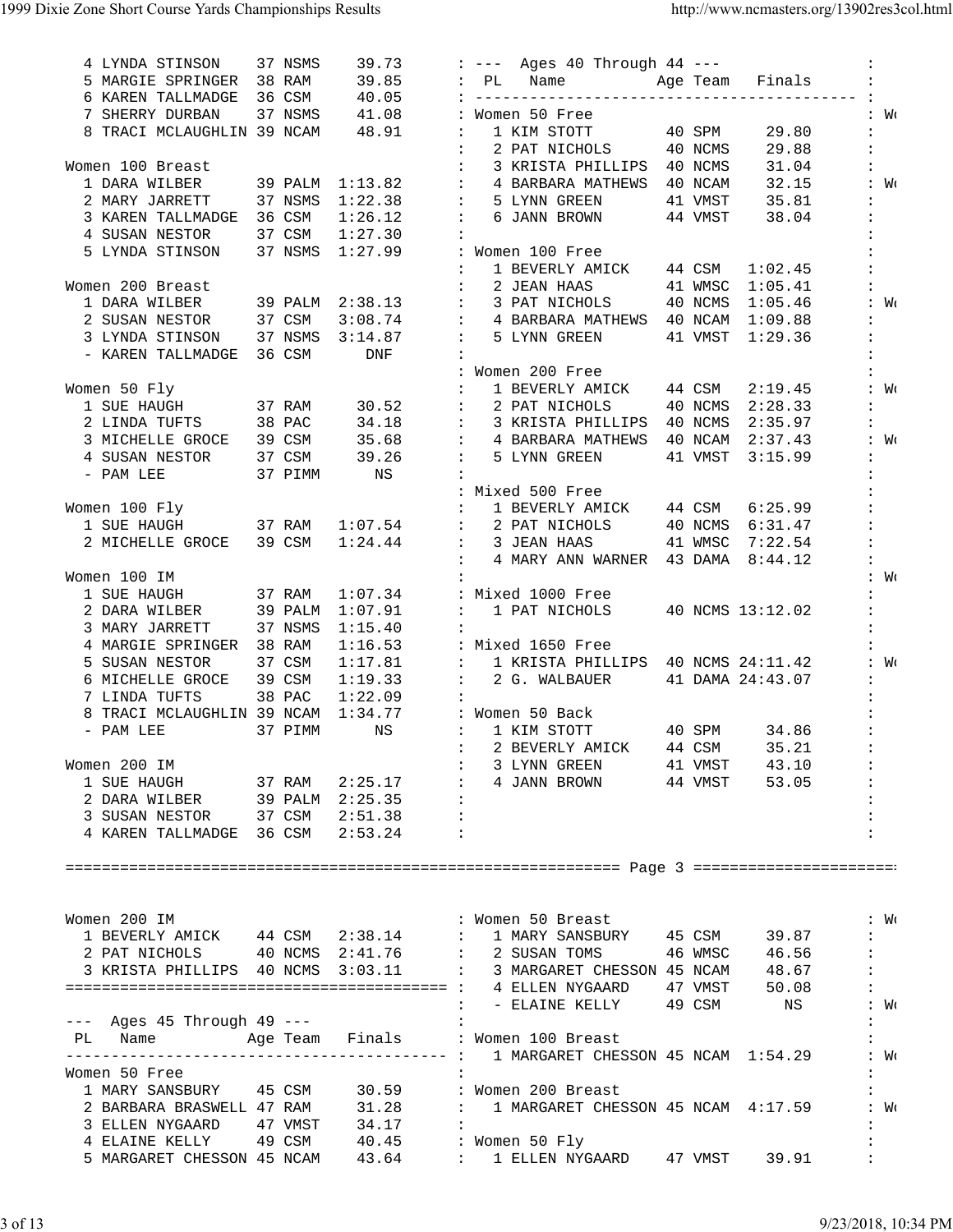| 6 RITA PHILLIPS 45 CSM 52.30          |  |       |                                                                                                                                                                                                                                        | : W <sub>C</sub>                           |
|---------------------------------------|--|-------|----------------------------------------------------------------------------------------------------------------------------------------------------------------------------------------------------------------------------------------|--------------------------------------------|
|                                       |  |       | : Women 100 IM<br>$\mathbf{1}$ , $\mathbf{1}$                                                                                                                                                                                          |                                            |
| Women 100 Free                        |  |       |                                                                                                                                                                                                                                        |                                            |
|                                       |  |       |                                                                                                                                                                                                                                        |                                            |
|                                       |  |       | 2 ELLEN NYGAARD 47 VMST 1:16.61 : 3 SUSAN TOMS 46 WMSC 1:35.73 : W                                                                                                                                                                     |                                            |
| 3 SUSAN TOMS 46 WMSC                  |  |       | $1:24.80$ : 4 MARGARET CHESSON 45 NCAM $1:47.20$ :                                                                                                                                                                                     |                                            |
| 4 MARGARET CHESSON 45 NCAM 1:36.88 :  |  |       |                                                                                                                                                                                                                                        |                                            |
|                                       |  |       |                                                                                                                                                                                                                                        |                                            |
|                                       |  |       |                                                                                                                                                                                                                                        |                                            |
|                                       |  |       |                                                                                                                                                                                                                                        |                                            |
| Women 200 Free                        |  |       |                                                                                                                                                                                                                                        |                                            |
|                                       |  |       |                                                                                                                                                                                                                                        |                                            |
| 2 BARBARA BRASWELL 47 RAM $2:43.44$ : |  |       |                                                                                                                                                                                                                                        |                                            |
|                                       |  |       |                                                                                                                                                                                                                                        |                                            |
|                                       |  |       |                                                                                                                                                                                                                                        |                                            |
|                                       |  |       |                                                                                                                                                                                                                                        |                                            |
|                                       |  |       |                                                                                                                                                                                                                                        |                                            |
|                                       |  |       | : Women 50 Free<br>$\mathbf{z}$ and $\mathbf{z}$                                                                                                                                                                                       |                                            |
| Mixed 500 Free                        |  |       |                                                                                                                                                                                                                                        |                                            |
|                                       |  |       | ixed 500 Free : 1 JEANNIE MITCHELL 52 MMM 31.97 : 1<br>1 SUSAN TOMS 46 WMSC 8:19.02 : 2 PAMELA WINGERTER 54 MARY 32.33 : -<br>2 MARGARET CHESSON 45 NCAM 9:19.97 : 3 ROSEMARY DAWSON 53 VMST 39.20 : W<br>4 MARCIA GODWIN 54 CSM 42.63 |                                            |
|                                       |  |       |                                                                                                                                                                                                                                        |                                            |
|                                       |  |       |                                                                                                                                                                                                                                        |                                            |
| Mixed 1650 Free                       |  |       | $\mathbf{1}$                                                                                                                                                                                                                           |                                            |
|                                       |  |       | 1 MARGARET CHESSON 45 NCAM 31:00.82 : Women 100 Free                                                                                                                                                                                   |                                            |
|                                       |  |       | : 1 ROSEMARY DAWSON 53 VMST 1:30.91 : Wo                                                                                                                                                                                               |                                            |
| Women 50 Back                         |  |       |                                                                                                                                                                                                                                        |                                            |
|                                       |  |       |                                                                                                                                                                                                                                        |                                            |
| 2 RITA PHILLIPS 45 CSM 1:00.40        |  |       | $\sim$ 100 $\pm$                                                                                                                                                                                                                       |                                            |
|                                       |  |       | : Women 200 Free                                                                                                                                                                                                                       |                                            |
|                                       |  |       | $\therefore$ $WC$                                                                                                                                                                                                                      |                                            |
| Women 100 Back                        |  |       | : 1 ROSEMARY DAWSON 53 VMST 3:20.72 :                                                                                                                                                                                                  |                                            |
|                                       |  |       | 1 SUSAN TOMS 46 WMSC 1:36.45 : 2 MARCIA GODWIN 54 CSM 4:10.43 :                                                                                                                                                                        |                                            |
| 2 RITA PHILLIPS 45 CSM 2:05.35 :      |  |       | :M:                                                                                                                                                                                                                                    |                                            |
|                                       |  |       | : Mixed 1650 Free                                                                                                                                                                                                                      |                                            |
|                                       |  |       | : 1 BETSY BUNTING 50 RAM 24:04.75 :                                                                                                                                                                                                    |                                            |
|                                       |  |       |                                                                                                                                                                                                                                        |                                            |
|                                       |  |       |                                                                                                                                                                                                                                        |                                            |
|                                       |  |       |                                                                                                                                                                                                                                        |                                            |
|                                       |  |       |                                                                                                                                                                                                                                        |                                            |
|                                       |  |       |                                                                                                                                                                                                                                        |                                            |
|                                       |  |       |                                                                                                                                                                                                                                        |                                            |
| Mixed 1650 Free                       |  |       | $\therefore$ $WC$                                                                                                                                                                                                                      |                                            |
|                                       |  |       | : Women 50 Back<br>1 D. VANDENBROEK 57 NCAM 36:25.48 : 1 SALLY NEWELL 61 RAM 43.47 :                                                                                                                                                   |                                            |
|                                       |  |       | : 2 MARY WRIGHT 64 VMST 1:49.93 :                                                                                                                                                                                                      |                                            |
| Women 50 Back                         |  |       |                                                                                                                                                                                                                                        | : Wo                                       |
|                                       |  |       |                                                                                                                                                                                                                                        |                                            |
| 1 BETSY DURRANT 57 VMST               |  | 38.93 | : Women 200 Back                                                                                                                                                                                                                       |                                            |
| 2 CEIL BLACKWELL 58 RAM 39.83         |  |       | : 1 DAWN STROUPE 60 RAM 3:57.64                                                                                                                                                                                                        |                                            |
|                                       |  |       |                                                                                                                                                                                                                                        |                                            |
| Women 100 Back                        |  |       | : Women 50 Breast                                                                                                                                                                                                                      |                                            |
|                                       |  |       | 1 BETSY DURRANT 57 VMST 1:24.30 : 1 SALLY NEWELL<br>61 RAM 42.23                                                                                                                                                                       | : W <sub>C</sub>                           |
| 2 CEIL BLACKWELL 58 RAM               |  |       | $1:30.87$ : 2 ALICE JONES<br>60 RAM 47.09<br>$\ddot{\phantom{a}}$                                                                                                                                                                      |                                            |
|                                       |  |       | $\ddot{\phantom{a}}$                                                                                                                                                                                                                   |                                            |
| Women 200 Back                        |  |       | : Women 100 Breast                                                                                                                                                                                                                     | : W <sub>C</sub>                           |
|                                       |  |       | 1 BETSY DURRANT 57 VMST 2:59.96 : 1 SALLY NEWELL<br>61 RAM<br>1:33.29<br>$\ddot{\phantom{a}}$                                                                                                                                          |                                            |
|                                       |  |       | 2 CEIL BLACKWELL 58 RAM 3:18.83 : 2 ALICE JONES 60 RAM 1:43.17                                                                                                                                                                         | $\mathbf{1}$ , $\mathbf{1}$ , $\mathbf{1}$ |
|                                       |  |       | : 3 DAWN STROUPE<br>60 RAM<br>1:43.49                                                                                                                                                                                                  | $\mathbf{W}$                               |
| Women 50 Breast                       |  |       |                                                                                                                                                                                                                                        |                                            |
|                                       |  |       |                                                                                                                                                                                                                                        | $\mathbf{1} = \pm 1$                       |
|                                       |  |       | 1 DOROTHY NILES 57 VMST 46.33 : Women 200 Breast                                                                                                                                                                                       |                                            |
|                                       |  |       | : 1 SALLY NEWELL 61 RAM 3:29.96<br>$\ddot{\phantom{a}}$                                                                                                                                                                                |                                            |
| Women 100 Breast                      |  |       |                                                                                                                                                                                                                                        | $1 - -1$                                   |
| 1 DOROTHY NILES                       |  |       | 57 VMST 1:42.47 : Women 100 IM                                                                                                                                                                                                         | $\mathbf{1}$                               |
|                                       |  |       | : 1 SALLY NEWELL 61 RAM 1:32.31                                                                                                                                                                                                        | $1 - -1$                                   |
| Women 200 Breast                      |  |       | : 2 ALICE JONES 60 RAM 1:44.67                                                                                                                                                                                                         | $\colon$ M                                 |
| 1 DOROTHY NILES 57 VMST 3:55.17       |  |       | $\sim$ 100                                                                                                                                                                                                                             |                                            |
| - BETSY DURRANT 57 VMST               |  | NS NS | : Women 200 IM                                                                                                                                                                                                                         |                                            |
|                                       |  |       | : 1 DAWN STROUPE 60 RAM 3:43.31<br>$\ddot{\phantom{a}}$                                                                                                                                                                                |                                            |
| Women 50 Fly                          |  |       |                                                                                                                                                                                                                                        |                                            |
| 1 BETSY DURRANT 57 VMST 40.43         |  |       | <b>Contractor</b>                                                                                                                                                                                                                      |                                            |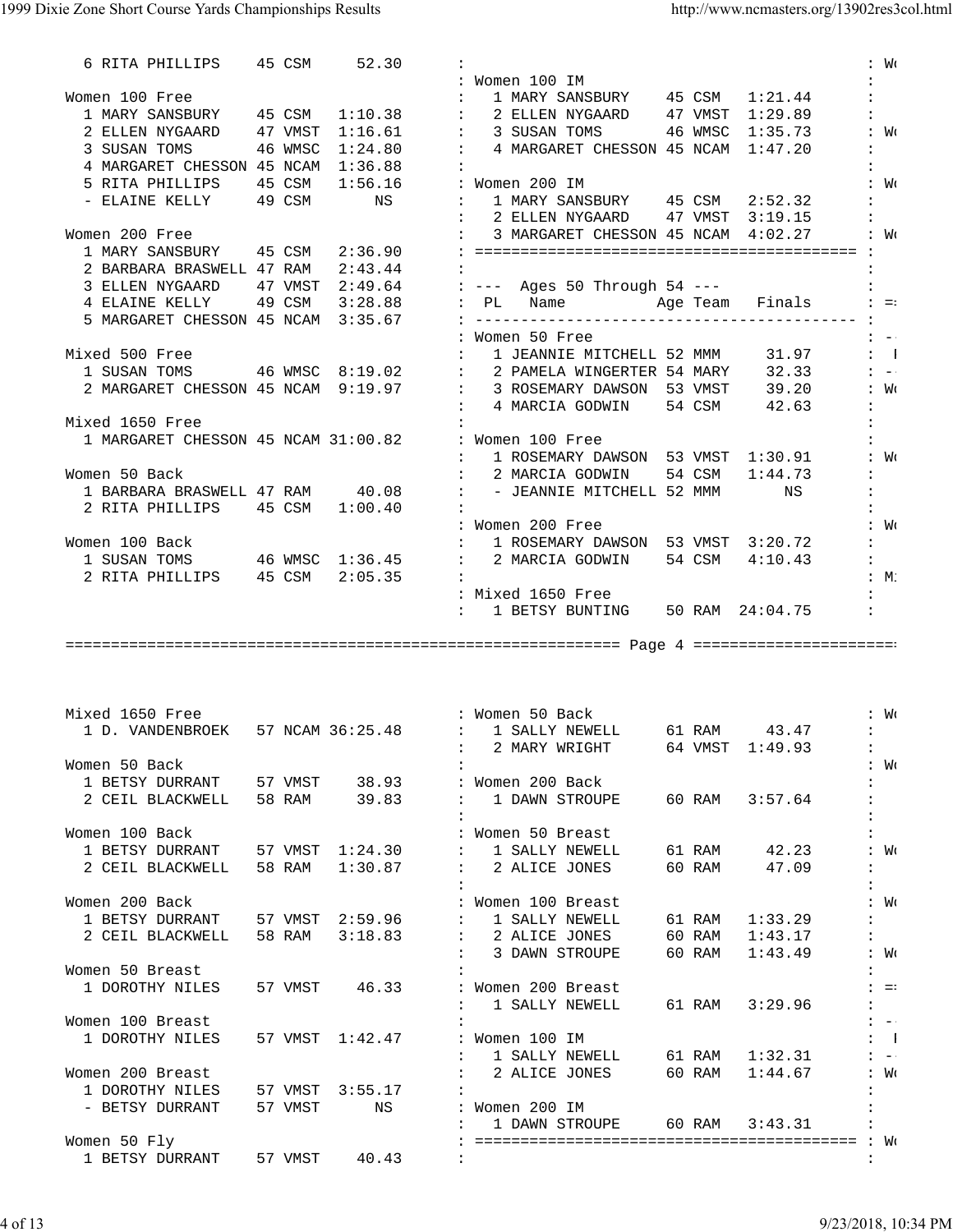|                                                                                                                                                                        | : --- Ages 65 Through 69 ---                                                                                                                      |                             |
|------------------------------------------------------------------------------------------------------------------------------------------------------------------------|---------------------------------------------------------------------------------------------------------------------------------------------------|-----------------------------|
| Women 100 IM                                                                                                                                                           | : PL Name    Age Team Finals : Wo                                                                                                                 |                             |
|                                                                                                                                                                        |                                                                                                                                                   |                             |
| 2 DOROTHY NILES 57 VMST 1:41.14 : Women 50 Free                                                                                                                        |                                                                                                                                                   |                             |
|                                                                                                                                                                        | - BETSY DURRANT 57 VMST NS : 1 S. ROBBINS-BONIT 65 WYM 41.32                                                                                      |                             |
|                                                                                                                                                                        |                                                                                                                                                   | $\colon$ M                  |
|                                                                                                                                                                        |                                                                                                                                                   | $\mathbf{1}$ , $\mathbf{1}$ |
|                                                                                                                                                                        |                                                                                                                                                   | $\ddot{z}$ = :              |
| PL Name Mage Team Finals : Women 100 Free                                                                                                                              |                                                                                                                                                   |                             |
|                                                                                                                                                                        |                                                                                                                                                   |                             |
| Women 50 Free                                                                                                                                                          |                                                                                                                                                   | $\mathbf{1}$                |
|                                                                                                                                                                        | 1 SALLY NEWELL 61 RAM 33.56 : Mixed 500 Free<br>2 ALICE JONES 60 RAM 38.59 : 1 S. ROBBINS-BONIT 65 WYM 9:27.05<br>3 MARY WRIGHT 64 VMST 1:41.77 : | $1 - -1$                    |
|                                                                                                                                                                        |                                                                                                                                                   | $\colon$ $W_0$              |
|                                                                                                                                                                        |                                                                                                                                                   | $\mathbf{1}$                |
|                                                                                                                                                                        | : Women 50 Back                                                                                                                                   |                             |
| Women 100 Free                                                                                                                                                         | : 1 S. ROBBINS-BONIT 65 WYM 41.90                                                                                                                 | : W <sub>0</sub>            |
|                                                                                                                                                                        |                                                                                                                                                   | $\mathbf{1}$ , $\mathbf{1}$ |
|                                                                                                                                                                        | 2 MARY WRIGHT 64 VMST 3:53.57 : 3 BETTY SCHEFER 67 VMST 1:02.04 :                                                                                 |                             |
|                                                                                                                                                                        |                                                                                                                                                   | $\therefore$ We             |
| Women 200 Free                                                                                                                                                         |                                                                                                                                                   |                             |
|                                                                                                                                                                        |                                                                                                                                                   |                             |
| 2 DAWN STROUPE 60 RAM 3:22.59 :                                                                                                                                        |                                                                                                                                                   |                             |
|                                                                                                                                                                        |                                                                                                                                                   |                             |
|                                                                                                                                                                        |                                                                                                                                                   |                             |
|                                                                                                                                                                        |                                                                                                                                                   |                             |
|                                                                                                                                                                        |                                                                                                                                                   |                             |
|                                                                                                                                                                        |                                                                                                                                                   |                             |
| : Men 50 Back<br>Women 200 IM                                                                                                                                          | $\ddot{\cdot}$                                                                                                                                    |                             |
|                                                                                                                                                                        | 1 ROBERTA SUGDEN 82 VMST 6:36.20 : 1 DOUG SHANKS 23 WMSC 27.78 :                                                                                  |                             |
|                                                                                                                                                                        |                                                                                                                                                   |                             |
|                                                                                                                                                                        |                                                                                                                                                   |                             |
|                                                                                                                                                                        |                                                                                                                                                   | $:M \rightarrow M$          |
|                                                                                                                                                                        |                                                                                                                                                   |                             |
|                                                                                                                                                                        |                                                                                                                                                   |                             |
| Women 50 Free                                                                                                                                                          | : 3 EDISON WATSON 22 RAM 1:16.76                                                                                                                  |                             |
| 1 MARIE HEIKKINEN 87 RAM 1:25.09<br>$\sim$ 1.1                                                                                                                         |                                                                                                                                                   |                             |
|                                                                                                                                                                        | : Men 200 Back                                                                                                                                    |                             |
| Women 50 Breast                                                                                                                                                        | : 1 CHRIS SEVICK 24 NCAM 2:18.59                                                                                                                  |                             |
| 1 MARIE HEIKKINEN 87 RAM 1:22.50 :                                                                                                                                     |                                                                                                                                                   |                             |
|                                                                                                                                                                        | : Men 50 Breast                                                                                                                                   |                             |
| Women 100 IM                                                                                                                                                           | : 1 RICHARD HUGHES 19 CSM 32.46                                                                                                                   |                             |
| 1 MARIE HEIKKINEN 87 RAM 3:20.17 :                                                                                                                                     | $\ddot{\phantom{a}}$                                                                                                                              |                             |
|                                                                                                                                                                        |                                                                                                                                                   | $:M \in \mathbb{N}$         |
|                                                                                                                                                                        | : 1 RICHARD HUGHES 19 CSM 1:11.78<br>$\ddot{\cdot}$                                                                                               |                             |
| --- Ages 19 Through 24 --- (2 JUSTIN FANSLER 19 NCAM 1:16.24                                                                                                           | $\ddot{\phantom{a}}$                                                                                                                              |                             |
| PL Name Mge Team Finals :                                                                                                                                              |                                                                                                                                                   |                             |
|                                                                                                                                                                        |                                                                                                                                                   |                             |
| Men 50 Free                                                                                                                                                            |                                                                                                                                                   |                             |
|                                                                                                                                                                        |                                                                                                                                                   |                             |
|                                                                                                                                                                        | $\ddot{\phantom{a}}$                                                                                                                              |                             |
| 3 JUSTIN FANSLER 19 NCAM 25.23 :                                                                                                                                       |                                                                                                                                                   |                             |
| 4 JASON GLAZENER 21 WYM 26.14 : Men 100 Fly                                                                                                                            |                                                                                                                                                   | :M:                         |
| 5 EDISON WATSON 22 RAM 26.51 : 1 DOUG SHANKS 23 WMSC 54.33                                                                                                             | $\ddot{\phantom{a}}$                                                                                                                              |                             |
|                                                                                                                                                                        | : 2 CHRIS SEVICK 24 NCAM 59.71<br>: 3 EDISON WATSON 22 RAM 1:15.30                                                                                |                             |
| Men 100 Free                                                                                                                                                           |                                                                                                                                                   |                             |
| 1 DOUG SHANKS 23 WMSC<br>48.62<br>$\cdot$ :<br>2 RICHARD HUGHES 19 CSM 53.56 : Men 200 Fly                                                                             |                                                                                                                                                   | :M:                         |
|                                                                                                                                                                        | $\ddot{\phantom{a}}$                                                                                                                              |                             |
| 3 JUSTIN FANSLER 19 NCAM 54.61 : - MATT ELLENBURG                                                                                                                      | 24 GERM<br>NS                                                                                                                                     |                             |
| 4 CHRIS SEVICK 24 NCAM<br>55.92<br>$\sim$ 100 $\pm$                                                                                                                    |                                                                                                                                                   | :M:                         |
|                                                                                                                                                                        |                                                                                                                                                   |                             |
| 5 JASON GLAZENER 21 WYM 58.78 : Men 100 IM<br>- MATT ELLENBURG 24 GERM NS : 1 DOUG SHANKS 23 WMSC 56.76<br>- EDISON WATSON 22 RAM NS : 2 RICHARD HUGHES 19 CSM 1:03.78 | $\ddot{\phantom{a}}$                                                                                                                              |                             |
|                                                                                                                                                                        | $\ddot{\phantom{a}}$                                                                                                                              |                             |
|                                                                                                                                                                        | : 3 JUSTIN FANSLER 19 NCAM 1:06.94<br>$\ddot{\cdot}$                                                                                              |                             |
| Men 200 Free                                                                                                                                                           |                                                                                                                                                   | $:M \in \mathbb{N}$         |
| 1 DOUG SHANKS 23 WMSC 1:54.89 : Men 200 IM                                                                                                                             | $\mathbf{L}$                                                                                                                                      |                             |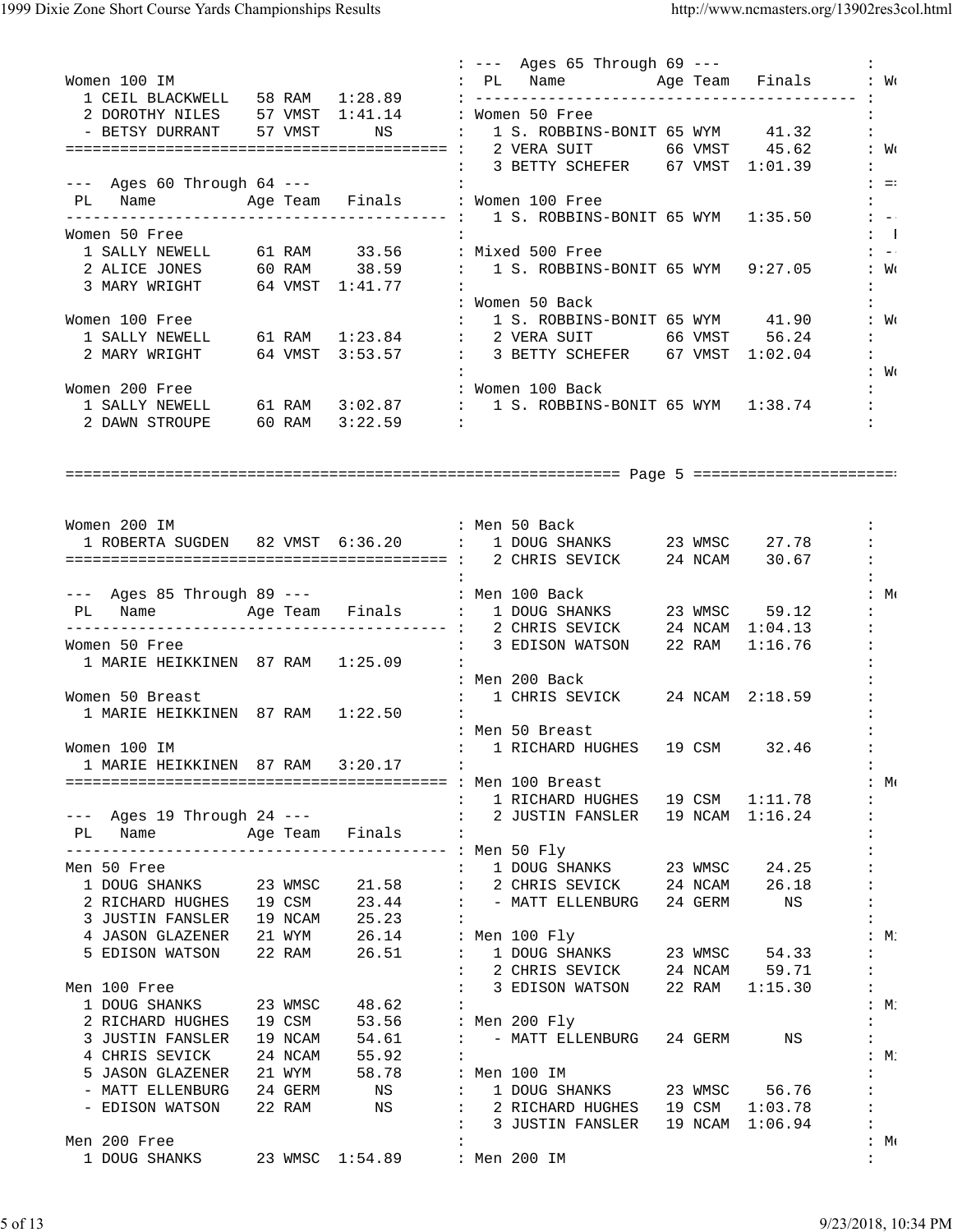| 2 JASON GLAZENER 21 WYM 2:15.85 : 1 JUSTIN FANSLER 19 NCAM 2:22.38<br>3 EDISON WATSON 22 RAM 2:16.06 : 2 JASON GLAZENER 21 WYM 2:39.37 : |                  |                                                                                                                                                                                                                                |                            | : - EDISON WATSON                                                                               | 22 RAM  |                  | $\ddot{\cdot}$<br>$DQ$ : $M($          |
|------------------------------------------------------------------------------------------------------------------------------------------|------------------|--------------------------------------------------------------------------------------------------------------------------------------------------------------------------------------------------------------------------------|----------------------------|-------------------------------------------------------------------------------------------------|---------|------------------|----------------------------------------|
| Mixed 500 Free                                                                                                                           |                  |                                                                                                                                                                                                                                |                            |                                                                                                 |         |                  |                                        |
| 1 JASON GLAZENER 21 WYM 6:19.14                                                                                                          |                  |                                                                                                                                                                                                                                |                            |                                                                                                 |         |                  | $\mathbf{r}$                           |
| 2 EDISON WATSON 22 RAM 6:41.26 : --- Ages 25 Through 29 ---                                                                              |                  |                                                                                                                                                                                                                                |                            |                                                                                                 |         |                  |                                        |
| Mixed 1650 Free                                                                                                                          |                  |                                                                                                                                                                                                                                |                            | : PL Name     Age Team Finals                                                                   |         |                  |                                        |
| 1 EDISON WATSON 22 RAM 22:02.75 : Men 50 Free                                                                                            |                  |                                                                                                                                                                                                                                |                            |                                                                                                 |         |                  | $\therefore$ Me                        |
|                                                                                                                                          |                  |                                                                                                                                                                                                                                |                            |                                                                                                 |         |                  |                                        |
|                                                                                                                                          |                  |                                                                                                                                                                                                                                |                            |                                                                                                 |         |                  |                                        |
|                                                                                                                                          |                  |                                                                                                                                                                                                                                |                            | : 3 MIKE FLYNN 29 DCAC 25.23 :                                                                  |         |                  |                                        |
|                                                                                                                                          |                  |                                                                                                                                                                                                                                |                            | : 4 SCOTT ALLEN 27 RAM 25.53 :                                                                  |         |                  |                                        |
|                                                                                                                                          |                  |                                                                                                                                                                                                                                |                            |                                                                                                 |         |                  |                                        |
|                                                                                                                                          |                  |                                                                                                                                                                                                                                |                            |                                                                                                 |         |                  |                                        |
|                                                                                                                                          |                  |                                                                                                                                                                                                                                |                            |                                                                                                 |         |                  |                                        |
| Men 50 Breast                                                                                                                            |                  |                                                                                                                                                                                                                                |                            |                                                                                                 |         |                  | $\ddot{\cdot}$                         |
| 1 SCOTT ALLEN 27 RAM 33.04 : --- Ages 30 Through 34 ---                                                                                  |                  |                                                                                                                                                                                                                                |                            |                                                                                                 |         |                  |                                        |
|                                                                                                                                          |                  |                                                                                                                                                                                                                                |                            |                                                                                                 |         |                  | Age Team Finals : Me                   |
|                                                                                                                                          |                  |                                                                                                                                                                                                                                |                            |                                                                                                 |         |                  |                                        |
| 5 C. PARRISH 29 CSM 40.49 : 1 KELLY BARNHILL 31 UNAT                                                                                     |                  |                                                                                                                                                                                                                                |                            |                                                                                                 |         |                  |                                        |
|                                                                                                                                          |                  |                                                                                                                                                                                                                                |                            | : 2 BERNIE HILL 32 UNAT                                                                         |         | 22.82<br>24.11   | $\ddot{\cdot}$<br>$\ddot{\phantom{a}}$ |
| Men 100 Breast                                                                                                                           |                  |                                                                                                                                                                                                                                |                            | : 3 MICHAEL BRADY 30 UNAT                                                                       |         | 24.53            | $\ddot{\phantom{a}}$                   |
| 1 SCOTT ALLEN                                                                                                                            |                  |                                                                                                                                                                                                                                |                            | 27 RAM 1:13.48 : 4 CHUCK NIEMEGER                                                               | 31 UNAT |                  | 24.98                                  |
| 2 TOMASZ WILK                                                                                                                            |                  |                                                                                                                                                                                                                                |                            |                                                                                                 | 30 NCMS | 25.20            | $\sim 10$                              |
| - C. PARRISH                                                                                                                             | 26 RAM<br>29 CSM |                                                                                                                                                                                                                                |                            | 1:15.72 : 5 ALTON BOSHOFF<br>DQ : 6 ROBERT FARY                                                 | 34 CSM  |                  | $25.40$ :                              |
|                                                                                                                                          |                  |                                                                                                                                                                                                                                |                            | : 7 DAVID SHAMLIN                                                                               | 33 RAM  |                  | 26.37 :                                |
| Men 200 Breast                                                                                                                           |                  |                                                                                                                                                                                                                                | $\sim$ 100 $\sim$          | 8 DUANE KILGUS                                                                                  |         |                  | 31 UNAT 27.75 : Me                     |
| - DAVID STUTTS 26 UNAT                                                                                                                   |                  | DQ and the state of the state of the state of the state of the state of the state of the state of the state of the state of the state of the state of the state of the state of the state of the state of the state of the sta | $\sim$ $\sim$              | 9 BOB JENNINGS                                                                                  | 33 AWSM | 28.71            | $\ddot{\phantom{a}}$                   |
|                                                                                                                                          |                  |                                                                                                                                                                                                                                |                            |                                                                                                 |         |                  |                                        |
| Men 50 Fly<br>1 DAN READ 26 RAM                                                                                                          |                  |                                                                                                                                                                                                                                |                            | : Men 100 Free<br>27.64 : I GREG ZOLTNERS 34 NCAM                                               |         | 53.04            | :M:<br>$\ddot{\phantom{a}}$            |
| 2 SCOTT ALLEN 27 RAM                                                                                                                     |                  |                                                                                                                                                                                                                                |                            | 28.85 : 2 MICHAEL BRADY 30 UNAT                                                                 |         | 53.49            | $\ddot{\phantom{a}}$                   |
| 3 JOHN HURT 28 NCAM                                                                                                                      |                  |                                                                                                                                                                                                                                |                            | 29.24 : 3 DAVID SHAMLIN 33 RAM                                                                  |         |                  | 57.75 :                                |
| 4 MIKE FLYNN 29 DCAC                                                                                                                     |                  | 29.26                                                                                                                                                                                                                          |                            | : 4 ROBERT FARY 34 CSM                                                                          |         |                  | $58.84$ :                              |
| 5 DOMENIC SCOTTY                                                                                                                         |                  |                                                                                                                                                                                                                                |                            |                                                                                                 |         |                  |                                        |
| - IVAN DITSCHEINER 28 NCMS                                                                                                               |                  |                                                                                                                                                                                                                                |                            | 28 VMST 29.89 : 5 DUANE KILGUS 31 UNAT 1:08.35 :<br>28 NCMS DQ : 6 LAYNE FLOWE 30 CSM 1:14.56 : |         |                  |                                        |
|                                                                                                                                          |                  |                                                                                                                                                                                                                                |                            | : - KELLY BARNHILL 31 UNAT NS :                                                                 |         |                  |                                        |
| Men 100 Fly                                                                                                                              |                  |                                                                                                                                                                                                                                | $\ddot{\phantom{0}}$       | - CHUCK NIEMEGER                                                                                | 31 UNAT | ΝS               | $\ddot{\phantom{a}}$                   |
| 1 IVAN DITSCHEINER 28 NCMS 54.10                                                                                                         |                  |                                                                                                                                                                                                                                |                            |                                                                                                 |         |                  | :M:                                    |
| 2 KEVIN SCOTT                                                                                                                            | 28 UNAT          |                                                                                                                                                                                                                                | 55.29 : Men 200 Free       |                                                                                                 |         |                  | $\ddot{\phantom{a}}$                   |
| 3 DAN READ                                                                                                                               |                  | 26 RAM 1:01.08                                                                                                                                                                                                                 | $\sim 100$                 | 1 CHUCK NIEMEGER                                                                                |         | 31 UNAT 2:00.44  |                                        |
| - ANDREW FARRELL 28 ORLM                                                                                                                 |                  | DQ                                                                                                                                                                                                                             | $\ddot{\phantom{a}}$       | 2 BRUCKNER CHASE 32 NCAM 2:04.00<br>3 DAVID SHAMLIN                                             | 33 RAM  | 2:09.61          | $\ddot{\phantom{a}}$                   |
| Men 200 Fly                                                                                                                              |                  |                                                                                                                                                                                                                                | $\ddot{\phantom{a}}$       | 4 DUANE KILGUS                                                                                  |         | 31 UNAT 2:47.30  |                                        |
| 1 IVAN DITSCHEINER 28 NCMS 2:06.35                                                                                                       |                  |                                                                                                                                                                                                                                |                            |                                                                                                 |         |                  |                                        |
|                                                                                                                                          |                  |                                                                                                                                                                                                                                |                            | : Mixed 500 Free                                                                                |         |                  |                                        |
| Men 100 IM                                                                                                                               |                  |                                                                                                                                                                                                                                | $\ddot{\phantom{a}}$       | 1 BRUCKNER CHASE                                                                                |         | 32 NCAM 5:47.59  | : $M($                                 |
| 1 DAN READ                                                                                                                               | 26 RAM           | 1:03.05                                                                                                                                                                                                                        | $\mathbb{C}^{\times}$      | 2 GREG ZOLTNERS<br>3 ALTON BOSHOFF                                                              |         | 34 NCAM 5:48.58  | $\ddot{\cdot}$                         |
| 2 SCOTT ALLEN                                                                                                                            | 27 RAM           | 1:05.39                                                                                                                                                                                                                        | $\sim$                     |                                                                                                 |         | 30 NCMS 6:06.35  | $\ddot{\phantom{a}}$                   |
| 3 MIKE FLYNN                                                                                                                             | 29 DCAC          | 1:05.89                                                                                                                                                                                                                        | $\mathbf{I}$               | 4 TIM SEXAUER                                                                                   | 33 RAM  | 7:12.05          | $\ddot{\phantom{a}}$                   |
| 4 ERIC PLENN 25 NSMS                                                                                                                     |                  | 1:09.25                                                                                                                                                                                                                        |                            |                                                                                                 |         |                  | $\ddot{\phantom{a}}$                   |
| 5 JOHN HURT<br>28 NCAM                                                                                                                   |                  | 1:13.13                                                                                                                                                                                                                        |                            | : Mixed 1000 Free                                                                               |         |                  | :M:                                    |
| 6 DOMENIC SCOTTY 28 VMST                                                                                                                 |                  | 1:13.65                                                                                                                                                                                                                        | $\sim 100$                 | 1 CHRIS HOFFNER 34 RACY 12:01.79                                                                |         |                  |                                        |
| 7 C. PARRISH                                                                                                                             | 29 CSM           | 1:21.93                                                                                                                                                                                                                        |                            | 2 BRUCKNER CHASE                                                                                |         | 32 NCAM 12:07.22 |                                        |
| Men 200 IM                                                                                                                               |                  |                                                                                                                                                                                                                                |                            | : Mixed 1650 Free                                                                               |         |                  |                                        |
| 1 SCOTT ALLEN                                                                                                                            | 27 RAM           | 2:28.84                                                                                                                                                                                                                        | $\mathbf{L}$               | 1 ALTON BOSHOFF                                                                                 |         | 30 NCMS 21:48.81 |                                        |
| - BRAD DONOVAN                                                                                                                           | 29 NCMS          | DQ                                                                                                                                                                                                                             |                            |                                                                                                 |         |                  |                                        |
|                                                                                                                                          |                  |                                                                                                                                                                                                                                |                            | : Men 50 Back                                                                                   |         |                  |                                        |
| Men 400 IM                                                                                                                               |                  |                                                                                                                                                                                                                                |                            | 1 TOM NORTHCUTT                                                                                 | 33 GAJA | 25.16            | $\ddot{\cdot}$                         |
| 1 DAVID STUTTS                                                                                                                           |                  | 26 UNAT 4:16.09                                                                                                                                                                                                                | $\sim 10^{-10}$ km $^{-1}$ | 2 CHUCK NIEMEGER                                                                                | 31 UNAT | 27.20            | $\ddot{\phantom{a}}$                   |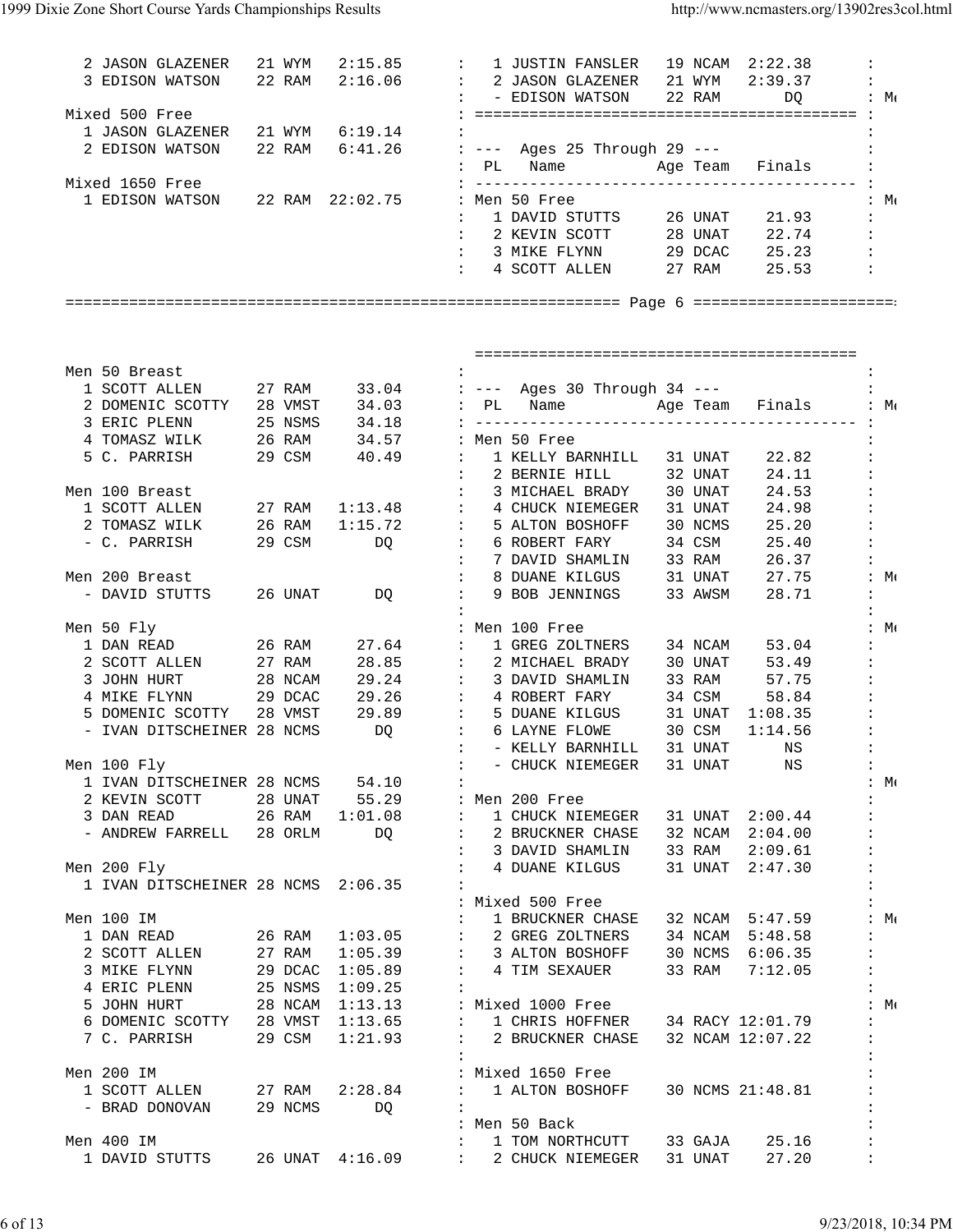|                                                                                                                                                                                                                                                                       |         |         | $\ddot{\phantom{a}}$  | 3 ROBERT SWOAP                                                                                                                                                                                      | 33 NCMS | 28.40            | $\ddot{\phantom{a}}$        |
|-----------------------------------------------------------------------------------------------------------------------------------------------------------------------------------------------------------------------------------------------------------------------|---------|---------|-----------------------|-----------------------------------------------------------------------------------------------------------------------------------------------------------------------------------------------------|---------|------------------|-----------------------------|
|                                                                                                                                                                                                                                                                       |         |         |                       | 4 MICHAEL BRADY 30 UNAT                                                                                                                                                                             |         | 31.65            |                             |
|                                                                                                                                                                                                                                                                       |         |         | $\ddot{\phantom{a}}$  | 5 ROBERT FARY                                                                                                                                                                                       |         | 34 CSM 31.87     | $\ddot{\phantom{a}}$        |
|                                                                                                                                                                                                                                                                       |         |         | $\mathbf{L}$          | 6 EDWARD WHITE                                                                                                                                                                                      | 30 RAM  | 31.89            | $\ddot{\phantom{a}}$        |
|                                                                                                                                                                                                                                                                       |         |         |                       |                                                                                                                                                                                                     |         |                  |                             |
|                                                                                                                                                                                                                                                                       |         |         |                       |                                                                                                                                                                                                     |         |                  |                             |
|                                                                                                                                                                                                                                                                       |         |         |                       |                                                                                                                                                                                                     |         |                  |                             |
|                                                                                                                                                                                                                                                                       |         |         |                       |                                                                                                                                                                                                     |         |                  |                             |
| Men 100 Fly                                                                                                                                                                                                                                                           |         |         |                       | : Men 200 Free                                                                                                                                                                                      |         |                  | :M:                         |
| 1 CHUCK NIEMEGER 31 UNAT 54.34 :                                                                                                                                                                                                                                      |         |         |                       | 1 MICHAEL WENDT 36 GAM 1:58.07                                                                                                                                                                      |         |                  |                             |
| 2 TOM NORTHCUTT 33 GAJA 55.14                                                                                                                                                                                                                                         |         |         |                       | : 2 STEPHAN UFER 36 RAM                                                                                                                                                                             |         | 2:09.35          | $\mathbf{r}$                |
|                                                                                                                                                                                                                                                                       |         |         |                       |                                                                                                                                                                                                     |         |                  | $:M \in \mathbb{N}$         |
| 3 CHRIS HOFFNER 34 RACY 1:04.58<br>4 EDWARD WHITE 30 RAM 1:11.62                                                                                                                                                                                                      |         |         |                       | : Mixed 500 Free                                                                                                                                                                                    |         |                  |                             |
|                                                                                                                                                                                                                                                                       |         |         | $\mathbf{L}$          | 1 MICHAEL WENDT 36 GAM 5:19.37                                                                                                                                                                      |         |                  |                             |
| Men 200 Fly                                                                                                                                                                                                                                                           |         |         | $\ddot{\phantom{a}}$  | 2 STEPHAN UFER                                                                                                                                                                                      | 36 RAM  | 6:02.48          | $\ddot{\phantom{a}}$        |
| - CHRIS HOFFNER 34 RACY                                                                                                                                                                                                                                               |         | NS      |                       |                                                                                                                                                                                                     |         |                  |                             |
|                                                                                                                                                                                                                                                                       |         |         |                       | : Mixed 1000 Free                                                                                                                                                                                   |         |                  |                             |
| Men 100 IM                                                                                                                                                                                                                                                            |         |         |                       | 1 MICHAEL WENDT                                                                                                                                                                                     |         | 36 GAM 10:57.84  | :M:                         |
| 1 TOM NORTHCUTT 33 GAJA                                                                                                                                                                                                                                               |         | 54.95   |                       |                                                                                                                                                                                                     |         |                  |                             |
| 2 ROBERT SWOAP 33 NCMS 1:03.41                                                                                                                                                                                                                                        |         |         |                       | : Mixed 1650 Free                                                                                                                                                                                   |         |                  |                             |
|                                                                                                                                                                                                                                                                       |         |         |                       | 3 CHUCK NIEMEGER 31 UNAT 1:04.37 : 1 DOUG ASBURY                                                                                                                                                    |         | 39 NCAM 18:10.92 |                             |
| 4 ROBERT FARY                                                                                                                                                                                                                                                         | 34 CSM  | 1:07.88 |                       | : 2 STEPHAN UFER 36 RAM 20:37.82                                                                                                                                                                    |         |                  |                             |
| 5 DAVID SHAMLIN 33 RAM                                                                                                                                                                                                                                                |         | 1:08.48 |                       | : 3 VAN BECK                                                                                                                                                                                        |         | 39 NSMS 22:44.55 | :M:                         |
|                                                                                                                                                                                                                                                                       |         | 1:08.92 |                       |                                                                                                                                                                                                     |         |                  |                             |
|                                                                                                                                                                                                                                                                       |         | 1:12.70 |                       |                                                                                                                                                                                                     |         |                  |                             |
| 6 EDWARD WHITE 30 RAM<br>7 SCOTT ROSE 33 RAM<br>8 DUANE KILGUS 31 UNAT                                                                                                                                                                                                |         | 1:16.32 |                       | : Men 50 Back<br>:   1 BRUCE KOWALSKI   35 NSMS                                                                                                                                                     |         | 26.92            | $\mathbf{1} = \mathbf{1}$   |
| 30 CSM<br>- LAYNE FLOWE                                                                                                                                                                                                                                               |         | DQ      |                       | : 2 JEFFREY SMITH                                                                                                                                                                                   | 36 CSM  | 27.54            | $\mathbf{E} = \mathbf{E}$   |
| - KELLY BARNHILL                                                                                                                                                                                                                                                      | 31 UNAT | NS      |                       |                                                                                                                                                                                                     |         |                  | $\mathbf{L} = -\frac{1}{2}$ |
|                                                                                                                                                                                                                                                                       |         |         |                       | : Men 100 Back                                                                                                                                                                                      |         |                  | $\mathbf{1}$                |
| Men 200 IM                                                                                                                                                                                                                                                            |         |         |                       | 1 BRUCE KOWALSKI 35 NSMS                                                                                                                                                                            |         | 58.40            | $\mathbf{1} = -\mathbf{1}$  |
|                                                                                                                                                                                                                                                                       |         |         |                       | 2 JEFFREY SMITH 36 CSM                                                                                                                                                                              |         | 59.06            | : $M($                      |
| $\begin{tabular}{lllllllll} \textbf{1} &\textbf{TOM} &\textbf{NORTHCUTT} & \textbf{33} &\textbf{GAJA} & \textbf{1:59.93} & \textbf{:} \\ \textbf{2} &\textbf{BOB} & \textbf{JENNINGS} & \textbf{33} & \textbf{AWSM} & \textbf{2:06.27} & \textbf{:} \\ \end{tabular}$ |         |         |                       | 3 SCOTT HINCKLEY                                                                                                                                                                                    | 38 RAM  | 1:15.20          | $\mathbf{L}$                |
| 3 GREG ZOLTNERS 34 NCAM 2:11.39                                                                                                                                                                                                                                       |         |         |                       |                                                                                                                                                                                                     |         |                  |                             |
| 4 CHRIS HOFFNER 34 RACY 2:20.94                                                                                                                                                                                                                                       |         |         |                       | : Men 50 Breast                                                                                                                                                                                     |         |                  |                             |
| 5 ROBERT SWOAP 33 NCMS 2:27.47                                                                                                                                                                                                                                        |         |         | $\mathcal{L}$         | 1 BRUCE KOWALSKI                                                                                                                                                                                    | 35 NSMS | 30.82            |                             |
| 6 DAVID SHAMLIN 33 RAM 2:32.97                                                                                                                                                                                                                                        |         |         |                       | : 2 JEFFREY SMITH                                                                                                                                                                                   | 36 CSM  | 31.71            |                             |
|                                                                                                                                                                                                                                                                       |         |         | $\ddot{\phantom{a}}$  | 3 JONATHAN WATSON 39 RAM                                                                                                                                                                            |         | 33.96            |                             |
| Men 400 IM                                                                                                                                                                                                                                                            |         |         | $\mathbb{Z}^{\times}$ | 4 JAY HOLSHOUSER                                                                                                                                                                                    | 37 RAM  | 35.02            |                             |
| 1 GREG ZOLTNERS 34 NCAM 4:43.26                                                                                                                                                                                                                                       |         |         |                       | : - DOUG ASBURY                                                                                                                                                                                     | 39 NCAM | NS               | : M(                        |
| 2 TIM SEXAUER 33 RAM 6:16.08                                                                                                                                                                                                                                          |         |         |                       |                                                                                                                                                                                                     |         |                  |                             |
|                                                                                                                                                                                                                                                                       |         |         |                       |                                                                                                                                                                                                     |         |                  |                             |
|                                                                                                                                                                                                                                                                       |         |         |                       | : 1 JEFFREY SMITH 36 CSM 1:10.10                                                                                                                                                                    |         |                  |                             |
|                                                                                                                                                                                                                                                                       |         |         |                       | --- Ages 35 Through 39 ---<br>: 2 SCOTT HINCKLEY 38 RAM 1:24.74                                                                                                                                     |         |                  |                             |
| PL Name Mage Team Finals                                                                                                                                                                                                                                              |         |         |                       |                                                                                                                                                                                                     |         |                  |                             |
|                                                                                                                                                                                                                                                                       |         |         |                       |                                                                                                                                                                                                     |         |                  |                             |
| Men 50 Free                                                                                                                                                                                                                                                           |         |         |                       | : 1 MICHAEL WENDT 36 GAM 24.88                                                                                                                                                                      |         |                  |                             |
|                                                                                                                                                                                                                                                                       |         |         |                       | 1 BRUCE KOWALSKI 35 NSMS 22.79 : 2 BRUCE KOWALSKI 35 NSMS 25.35                                                                                                                                     |         |                  |                             |
|                                                                                                                                                                                                                                                                       |         |         |                       |                                                                                                                                                                                                     |         |                  |                             |
|                                                                                                                                                                                                                                                                       |         |         |                       |                                                                                                                                                                                                     |         |                  |                             |
|                                                                                                                                                                                                                                                                       |         |         |                       | 2 JEFFREY SMITH 36 CSM 23.51 : 3 JEFFREY SMITH 36 CSM 26.92<br>3 MICHAEL WENDT 36 GAM 23.88 : 4 BRIAN WEISCHEDEL 39 NCMS 27.49<br>4 BRIAN WEISCHEDEL 39 NCMS 25.20 : 5 STEPHAN UFER 36 RAM 30.07    |         |                  |                             |
|                                                                                                                                                                                                                                                                       |         |         |                       |                                                                                                                                                                                                     |         |                  | $\mathbf{H} \cdot$          |
| Men 100 Free                                                                                                                                                                                                                                                          |         |         |                       | : Men 100 Fly                                                                                                                                                                                       |         |                  |                             |
|                                                                                                                                                                                                                                                                       |         |         |                       | 1 BRUCE KOWALSKI 35 NSMS 50.82 : 1 MICHAEL WENDT 36 GAM 54.73                                                                                                                                       |         |                  |                             |
|                                                                                                                                                                                                                                                                       |         |         |                       | 2 JEFFREY SMITH 36 CSM 52.01 : 2 BRUCE KOWALSKI 35 NSMS 55.43<br>3 BRIAN WEISCHEDEL 39 NCMS 53.95 : 3 BRIAN WEISCHEDEL 39 NCMS 59.81<br>4 STEPHAN UFER 36 RAM 58.14 : 4 STEPHAN UFER 36 RAM 1:07.73 |         |                  |                             |
|                                                                                                                                                                                                                                                                       |         |         |                       |                                                                                                                                                                                                     |         |                  |                             |
|                                                                                                                                                                                                                                                                       |         |         |                       |                                                                                                                                                                                                     |         |                  |                             |
|                                                                                                                                                                                                                                                                       |         |         |                       | - MICHAEL WENDT 36 GAM NS : 5 SCOTT HINCKLEY 38 RAM 1:13.66                                                                                                                                         |         |                  |                             |
|                                                                                                                                                                                                                                                                       |         |         |                       | : - JEFFREY SMITH 36 CSM DQ                                                                                                                                                                         |         |                  |                             |
|                                                                                                                                                                                                                                                                       |         |         |                       |                                                                                                                                                                                                     |         |                  |                             |
|                                                                                                                                                                                                                                                                       |         |         |                       |                                                                                                                                                                                                     |         |                  |                             |

Mixed 500 Free : Men 200 Breast : Men 200 Breast :

en de la construction de la construction de la construction de la construction de la construction de la construction de la construction de la construction de la construction de la construction de la construction de la con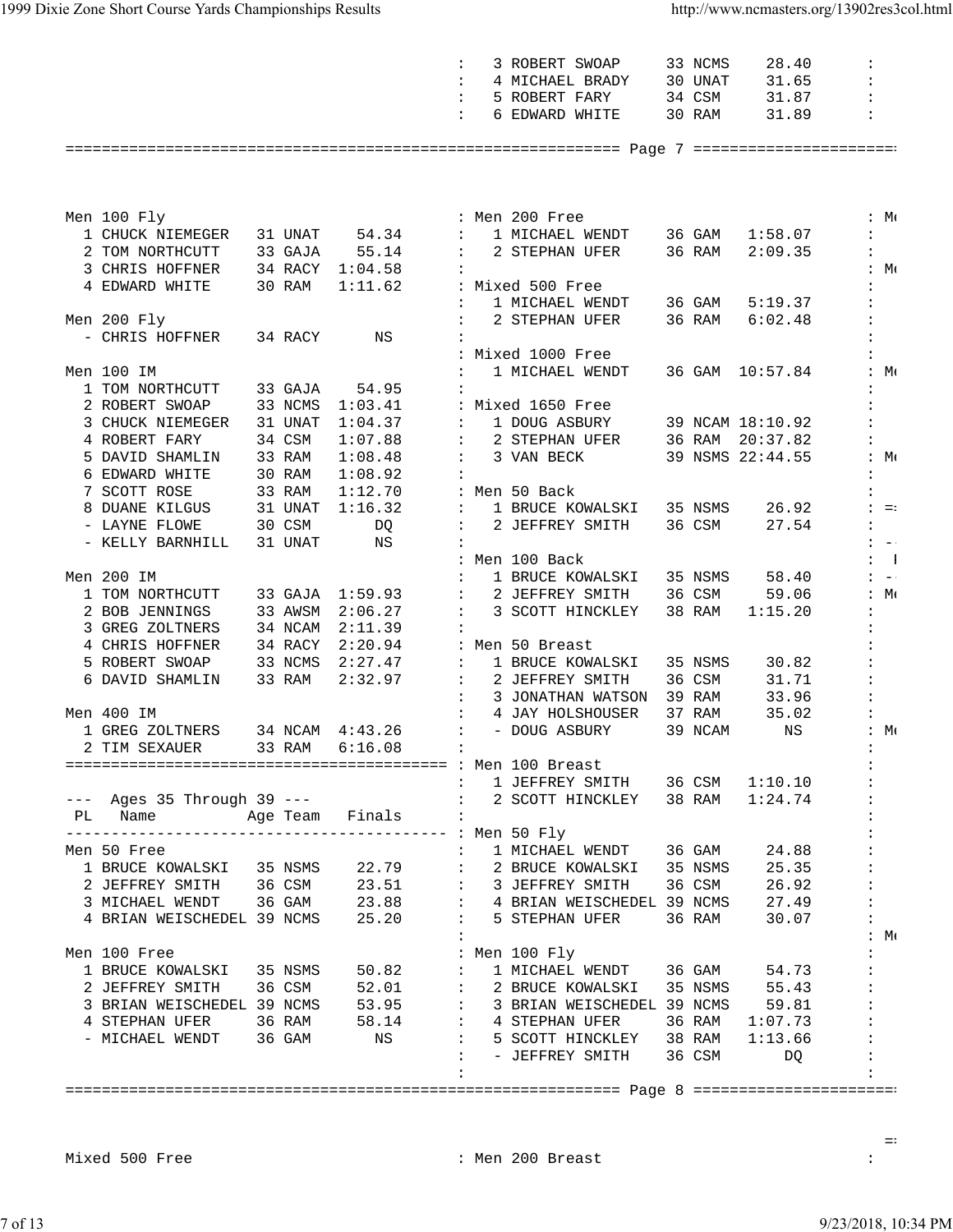| 1 JOE RHYNE                                                                                                                                                                                                         | 40 AWSM | 4:55.01          |                      | 1 J. WASHBURN                       | 41 WYM  | 2:36.21         | $1 - -$                   |
|---------------------------------------------------------------------------------------------------------------------------------------------------------------------------------------------------------------------|---------|------------------|----------------------|-------------------------------------|---------|-----------------|---------------------------|
| 2 ALAN GODFREY                                                                                                                                                                                                      | 42 RAM  | 5:30.78          | $\ddot{\phantom{a}}$ |                                     |         |                 | $\mathbf{I} = \mathbf{I}$ |
| 3 KEVIN FACCHINE                                                                                                                                                                                                    | 43 RAM  | 5:39.84          |                      | : Men 50 Fly                        |         |                 | $1 - -1$                  |
| 4 JONATHAN KLEIN                                                                                                                                                                                                    |         | 41 NCAM 6:02.81  | $\ddot{\phantom{a}}$ | 1 JONATHAN KLEIN                    | 41 NCAM | 25.28           | :M:                       |
| 5 BERT DAVENPORT                                                                                                                                                                                                    |         | 42 WMSC 6:43.10  | $\mathbf{L}$         | 2 THOMAS DAVIS                      | 41 NCAM | 25.37           | $\ddot{\phantom{a}}$      |
| 6 LEE MURPHY                                                                                                                                                                                                        |         | 43 NCAM 8:25.22  | $\ddot{\phantom{a}}$ | 3 KEVIN FACCHINE                    | 43 RAM  | 27.81           | $\ddot{\phantom{a}}$      |
|                                                                                                                                                                                                                     |         |                  | $\ddot{\phantom{a}}$ | 4 BERT DAVENPORT                    | 42 WMSC | 31.40           | $\ddot{\phantom{a}}$      |
| Mixed 1000 Free                                                                                                                                                                                                     |         |                  | $\ddot{\phantom{a}}$ | - LEE MURPHY                        | 43 NCAM | DQ              | $\ddot{\phantom{a}}$      |
| 1 JOE RHYNE                                                                                                                                                                                                         |         | 40 AWSM 10:16.63 | $\ddot{\phantom{a}}$ | - G. NICHOLSON                      | 44 RAM  | NS              | $\ddot{\phantom{a}}$      |
| 2 KEVIN FACCHINE                                                                                                                                                                                                    |         | 43 RAM 11:51.46  |                      |                                     |         |                 |                           |
|                                                                                                                                                                                                                     |         |                  |                      | : Men 100 Fly                       |         |                 |                           |
| Men 50 Back                                                                                                                                                                                                         |         |                  |                      | 1 JOE RHYNE                         | 40 AWSM | 54.90           | $\ddot{\cdot}$            |
| 1 FRITZ LEHMAN                                                                                                                                                                                                      |         |                  | $\ddot{\phantom{a}}$ |                                     |         | 1:01.50         | : $M($                    |
|                                                                                                                                                                                                                     | 40 RAM  | 25.60            | $\ddot{\phantom{a}}$ | 2 KEVIN FACCHINE                    | 43 RAM  |                 |                           |
| 2 THOMAS DAVIS                                                                                                                                                                                                      | 41 NCAM | 27.12            | $\mathbb{Z}^n$       | 3 JAMES COTTAM                      | 42 PEAK | 1:02.38         | $\ddot{\cdot}$            |
| 3 JONATHAN KLEIN                                                                                                                                                                                                    | 41 NCAM | 27.20            | $\mathbb{Z}^n$       | 4 J. WASHBURN                       | 41 WYM  | 1:05.20         | $\ddot{\cdot}$            |
| 4 J. WASHBURN                                                                                                                                                                                                       | 41 WYM  | 28.37            | $\ddot{\phantom{a}}$ |                                     |         |                 |                           |
| 5 MATT TROXLER                                                                                                                                                                                                      | 41 NSMS | 35.36            |                      | : Men 200 Fly                       |         |                 |                           |
| 6 LEE MURPHY                                                                                                                                                                                                        | 43 NCAM | 37.78            | $\ddot{\phantom{a}}$ | 1 JOE RHYNE                         | 40 AWSM | 2:01.17         | $\ddot{\cdot}$            |
|                                                                                                                                                                                                                     |         |                  | $\ddot{\phantom{a}}$ | 2 KEVIN FACCHINE                    | 43 RAM  | 2:32.11         | $\ddot{\cdot}$            |
| Men 100 Back                                                                                                                                                                                                        |         |                  | $\ddot{\phantom{a}}$ | 3 J. WASHBURN                       | 41 WYM  | 2:43.63         | :M:                       |
| 1 FRITZ LEHMAN                                                                                                                                                                                                      | 40 RAM  | 55.04            | $\ddot{\phantom{a}}$ | 4 BERT DAVENPORT                    | 42 WMSC | 3:14.84         | $\ddot{\cdot}$            |
| 2 THOMAS DAVIS                                                                                                                                                                                                      | 41 NCAM | 56.71            | $\ddot{\phantom{a}}$ |                                     |         |                 | $\ddot{\phantom{a}}$      |
| 3 JONATHAN KLEIN                                                                                                                                                                                                    | 41 NCAM | 58.47            |                      | : Men 100 IM                        |         |                 |                           |
| 4 J. WASHBURN                                                                                                                                                                                                       | 41 WYM  | 1:01.36          | $\ddot{\phantom{a}}$ | 1 ALAN GODFREY                      | 42 RAM  | 58.93           | $\ddot{\phantom{a}}$      |
| 5 ALAN GODFREY                                                                                                                                                                                                      | 42 RAM  | 1:04.24          | $\sim$               | 2 THOMAS DAVIS                      | 41 NCAM | 59.12           | $\ddot{\phantom{a}}$      |
| 6 LEE MURPHY                                                                                                                                                                                                        |         | 43 NCAM 1:21.35  | $\ddot{\phantom{a}}$ | 3 J. WASHBURN                       | 41 WYM  | 1:01.49         |                           |
|                                                                                                                                                                                                                     |         |                  | $\ddot{\phantom{a}}$ | 4 JONATHAN KLEIN                    |         | 41 NCAM 1:03.79 |                           |
| Men 200 Back                                                                                                                                                                                                        |         |                  | $\ddot{\phantom{a}}$ | 5 JAMES COTTAM                      | 42 PEAK | 1:04.75         |                           |
| 1 JOE RHYNE                                                                                                                                                                                                         |         | 40 AWSM 2:01.90  | $\ddot{\phantom{a}}$ | 6 KEN JOHNSON                       | 41 CSM  | 1:16.04         | : $M$                     |
| 2 THOMAS DAVIS                                                                                                                                                                                                      |         | 41 NCAM 2:03.48  | $\ddot{\phantom{a}}$ | 7 MATT TROXLER                      | 41 NSMS |                 | $\ddot{\phantom{a}}$      |
|                                                                                                                                                                                                                     |         |                  |                      |                                     |         | 1:18.10         | $\ddot{\cdot}$            |
| 3 JONATHAN KLEIN                                                                                                                                                                                                    |         | 41 NCAM 2:08.41  | $\ddot{\phantom{a}}$ | - G. NICHOLSON                      | 44 RAM  | NS              |                           |
|                                                                                                                                                                                                                     | 42 RAM  | 2:10.02          | $\ddot{\phantom{a}}$ |                                     |         |                 |                           |
| 4 ALAN GODFREY                                                                                                                                                                                                      |         |                  |                      |                                     |         |                 |                           |
| 5 J. WASHBURN                                                                                                                                                                                                       | 41 WYM  | 2:15.67          |                      | : Men 200 IM                        |         |                 |                           |
| 6 STEVE WEATHERMAN 44 RAM                                                                                                                                                                                           |         | 2:41.06          | $\ddot{\phantom{a}}$ | 1 ALAN GODFREY                      | 42 RAM  | 2:08.84         | :M:                       |
|                                                                                                                                                                                                                     |         |                  | $\ddot{\phantom{a}}$ | 2 J. WASHBURN                       | 41 WYM  | 2:14.65         | $\ddot{\cdot}$            |
| Men 50 Breast                                                                                                                                                                                                       |         |                  | $\ddot{\phantom{a}}$ | 3 DOUG LEE                          | 43 CSM  | 2:21.70         | $\ddot{\phantom{a}}$      |
| 1 J. WASHBURN                                                                                                                                                                                                       | 41 WYM  | 32.59            | $\ddot{\phantom{a}}$ | - G. NICHOLSON                      | 44 RAM  | DQ              | $\ddot{\phantom{a}}$      |
| 2 THOMAS DAVIS                                                                                                                                                                                                      | 41 NCAM | 32.83            | $\ddot{\phantom{a}}$ |                                     |         |                 | :M:                       |
| 3 MATT TROXLER                                                                                                                                                                                                      | 41 NSMS | 37.03            |                      | : Men 400 IM                        |         |                 |                           |
| 4 KEN JOHNSON                                                                                                                                                                                                       | 41 CSM  | 37.73            | $\mathbf{L}$         | 1 ALAN GODFREY                      | 42 RAM  | 4:50.52         | $\ddot{\phantom{a}}$      |
| 5 BERT DAVENPORT                                                                                                                                                                                                    | 42 WMSC | 37.77            | $\ddot{\phantom{a}}$ |                                     | 42 PEAK | 5:06.66         |                           |
|                                                                                                                                                                                                                     |         |                  |                      | 2 JAMES COTTAM                      |         |                 | $\ddot{\phantom{a}}$      |
| - G. NICHOLSON 44 RAM NS                                                                                                                                                                                            |         |                  | $\ddot{\phantom{a}}$ | : 3 DOUG LEE 43 CSM 5:14.35         |         |                 |                           |
| Men 100 Breast                                                                                                                                                                                                      |         |                  | $\ddot{\phantom{a}}$ | 4 KEVIN FACCHINE 43 RAM 5:15.31 : M |         |                 |                           |
|                                                                                                                                                                                                                     |         |                  |                      |                                     |         |                 |                           |
| 1 DOUG LEE 43 CSM 1:08.91                                                                                                                                                                                           |         |                  |                      |                                     |         |                 |                           |
| 2 THOMAS DAVIS 41 NCAM 1:11.58                                                                                                                                                                                      |         |                  |                      |                                     |         |                 |                           |
| 3 KEN JOHNSON 41 CSM 1:21.99 :                                                                                                                                                                                      |         |                  |                      |                                     |         |                 |                           |
| - J. WASHBURN 41 WYM DQ :                                                                                                                                                                                           |         |                  |                      |                                     |         |                 |                           |
|                                                                                                                                                                                                                     |         |                  |                      |                                     |         |                 |                           |
|                                                                                                                                                                                                                     |         |                  |                      |                                     |         |                 |                           |
|                                                                                                                                                                                                                     |         |                  |                      |                                     |         |                 |                           |
|                                                                                                                                                                                                                     |         |                  |                      |                                     |         |                 |                           |
|                                                                                                                                                                                                                     |         |                  |                      |                                     |         |                 |                           |
| Men 200 Back                                                                                                                                                                                                        |         |                  | $\ddot{\phantom{a}}$ |                                     |         |                 | $\mathcal{L}$ Me          |
|                                                                                                                                                                                                                     |         |                  |                      |                                     |         |                 |                           |
|                                                                                                                                                                                                                     |         |                  |                      |                                     |         |                 |                           |
|                                                                                                                                                                                                                     |         |                  |                      |                                     |         |                 |                           |
| Men 50 Breast                                                                                                                                                                                                       |         |                  |                      | : Men 50 Free                       |         |                 |                           |
| 1 DON GILCHRIST 45 WYM 30.89 : 1 DAVID CASTLE 51 SCMM 25.12 :                                                                                                                                                       |         |                  |                      |                                     |         |                 |                           |
|                                                                                                                                                                                                                     |         |                  |                      |                                     |         |                 |                           |
|                                                                                                                                                                                                                     |         |                  |                      |                                     |         |                 |                           |
|                                                                                                                                                                                                                     |         |                  |                      |                                     |         |                 |                           |
| 2 C. VAN DER HORST 47 NCAM 35.96 : 2 BOB LIST 53 SCMM 25.33 : M <sub>i</sub><br>3 EARL CHESSON 46 NCAM 38.04 : 3 LARRY FOLINSBEE 53 NCAM 27.31 :<br>4 RALPH KARPINOS 49 NCAM 44.87 : 4 DOUGLAS SMITH 52 GAM 29.67 : |         |                  |                      | : 5 D. RIDDINGTON 53 SALT 31.87 :   |         |                 |                           |
| Men 100 Breast                                                                                                                                                                                                      |         |                  |                      |                                     |         |                 | $:M \in \mathbb{N}$       |
| 1 EARL CHESSON 46 NCAM 1:25.79 : Men 100 Free                                                                                                                                                                       |         |                  |                      |                                     |         |                 | $\ddot{\phantom{a}}$      |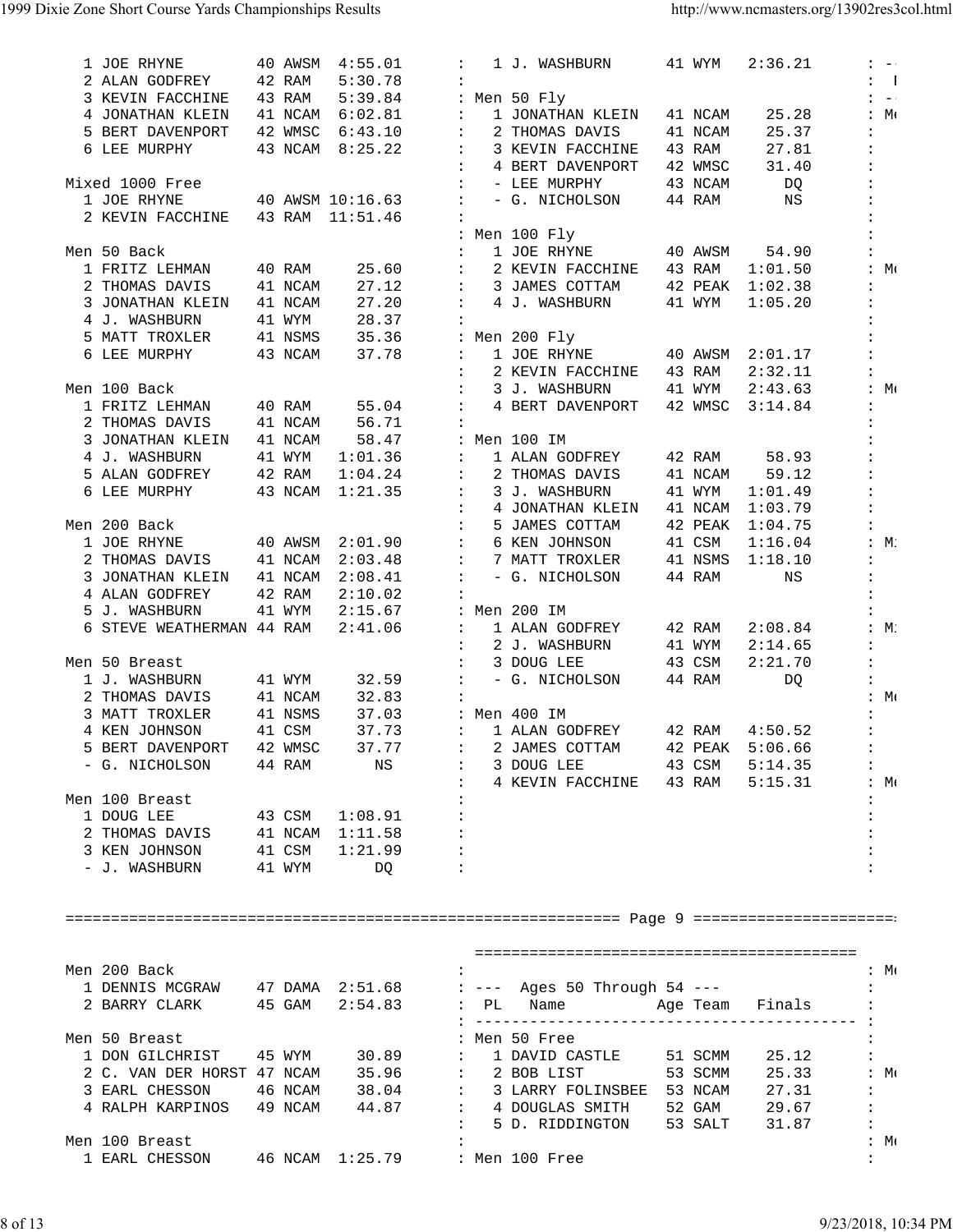| 2 LLOYD FRICK                                                    |         | 45 NCAM 1:35.24 | $\ddot{\phantom{a}}$                       | 51 DAM<br>1 HUGH WILDER                                                                                                                                                                                                                 | 53.17                         |
|------------------------------------------------------------------|---------|-----------------|--------------------------------------------|-----------------------------------------------------------------------------------------------------------------------------------------------------------------------------------------------------------------------------------------|-------------------------------|
| 3 RALPH KARPINOS 49 NCAM 1:42.77                                 |         |                 |                                            | 53 SCMM<br>2 BOB LIST                                                                                                                                                                                                                   | 57.67                         |
|                                                                  |         |                 | $\mathbf{r}$                               | 51 SCMM<br>3 DAVID CASTLE                                                                                                                                                                                                               | 59.32                         |
| Men 200 Breast                                                   |         |                 | $\mathbf{L}$                               | 53 NCAM 1:03.79<br>4 LARRY FOLINSBEE                                                                                                                                                                                                    |                               |
| 1 DON GILCHRIST 45 WYM                                           |         | 2:28.04         | $\mathbb{Z}^{\times}$                      | 5 JAMES DAVIS<br>54 SCMM 1:04.54                                                                                                                                                                                                        |                               |
| 2 BARRY CLARK                                                    | 45 GAM  | 3:07.37         | $\mathbb{Z}^n$                             | 6 TITO CRAIGE<br>51 DAMA 1:04.92                                                                                                                                                                                                        |                               |
|                                                                  |         |                 | $\mathbb{Z}^n$                             | 7 SCOTT ISLEY<br>51 WMSC 1:05.32                                                                                                                                                                                                        | : $M($                        |
| Men 50 Fly                                                       |         |                 | $\ddot{\phantom{a}}$                       | 8 JAMES SLAUGHTER 53 RAM                                                                                                                                                                                                                | 1:09.79                       |
| 1 C. VAN DER HORST 47 NCAM                                       |         | 29.88           | $\ddot{\phantom{a}}$                       | 9 D. RIDDINGTON<br>53 SALT 1:11.79                                                                                                                                                                                                      |                               |
| 2 EARL CHESSON                                                   | 46 NCAM | 32.26           | $\mathcal{I}$ .                            | - CHRIS MULLEN<br>50 CSM                                                                                                                                                                                                                | NS                            |
| 3 BARRY CLARK 45 GAM 36.73                                       |         |                 |                                            |                                                                                                                                                                                                                                         | : $M($                        |
| 4 RALPH KARPINOS 49 NCAM                                         |         | 40.52           |                                            | : Men 200 Free                                                                                                                                                                                                                          |                               |
|                                                                  |         |                 |                                            | 1 LARRY FOLINSBEE 53 NCAM 2:23.23                                                                                                                                                                                                       |                               |
| Men 100 Fly                                                      |         |                 |                                            | 2 JAMES SLAUGHTER 53 RAM                                                                                                                                                                                                                | : $M$<br>2:33.78              |
| 1 C. VAN DER HORST 47 NCAM 1:06.15                               |         |                 | $\ddot{\phantom{a}}$                       | 53 SALT 2:43.98<br>3 D. RIDDINGTON                                                                                                                                                                                                      |                               |
| 2 RALPH KARPINOS                                                 |         | 49 NCAM 1:36.43 |                                            |                                                                                                                                                                                                                                         |                               |
|                                                                  |         |                 |                                            | : Mixed 500 Free                                                                                                                                                                                                                        |                               |
| Men 200 Fly                                                      |         |                 |                                            | 1 HUGH WILDER<br>51 DAM                                                                                                                                                                                                                 | 5:35.41                       |
| 1 DON GILCHRIST 45 WYM                                           |         | 2:11.67         | $\mathbb{Z}^n$                             | 2 TITO CRAIGE<br>51 DAMA 6:52.90                                                                                                                                                                                                        |                               |
|                                                                  |         |                 |                                            | 3 JAMES SLAUGHTER 53 RAM 6:58.19                                                                                                                                                                                                        | : $M($                        |
| Men 100 IM                                                       |         |                 | $\mathbf{L}$                               | 4 SCOTT ISLEY<br>51 WMSC 7:03.72                                                                                                                                                                                                        |                               |
| 1 C. VAN DER HORST 47 NCAM 1:07.10                               |         |                 | $\mathbf{L}$                               | 5 D. RIDDINGTON<br>53 SALT 7:42.42                                                                                                                                                                                                      |                               |
| 2 EARL CHESSON 46 NCAM                                           |         | 1:13.49         |                                            |                                                                                                                                                                                                                                         |                               |
| 3 DENNIS MCGRAW 47 DAMA                                          |         | 1:13.90         |                                            | : Mixed 1000 Free                                                                                                                                                                                                                       |                               |
| 4 BARRY CLARK 45 GAM 1:18.11<br>5 RALPH KARPINOS 49 NCAM 1:31.40 |         | 1:18.11         | $\mathbf{1}$                               | 1 JOHN LAWRANCE<br>52 PEAK 11:53.44                                                                                                                                                                                                     |                               |
|                                                                  |         |                 |                                            | 2 JAMES SLAUGHTER 53 RAM 14:29.06                                                                                                                                                                                                       |                               |
|                                                                  |         |                 | $\ddot{\phantom{a}}$                       | 53 SALT 15:25.04<br>3 D. RIDDINGTON                                                                                                                                                                                                     |                               |
| Men 200 IM                                                       |         |                 |                                            |                                                                                                                                                                                                                                         |                               |
| 1 DON GILCHRIST 45 WYM                                           |         | 2:10.02         |                                            | : Mixed 1650 Free                                                                                                                                                                                                                       | : $M($                        |
| 2 BARRY CLARK 45 GAM                                             |         | 2:54.45         | $\mathbf{1}$ , $\mathbf{1}$ , $\mathbf{1}$ | 54 RAM 22:18.67<br>1 PETER MCGRAIN                                                                                                                                                                                                      |                               |
| 3 EARL CHESSON 46 NCAM 2:55.09                                   |         |                 |                                            | 2 TITO CRAIGE<br>51 DAMA 24:31.13                                                                                                                                                                                                       |                               |
| 4 RALPH KARPINOS 49 NCAM                                         |         | 3:20.13         |                                            |                                                                                                                                                                                                                                         |                               |
|                                                                  |         |                 |                                            | : Men 50 Back                                                                                                                                                                                                                           |                               |
|                                                                  |         |                 |                                            |                                                                                                                                                                                                                                         |                               |
| Men 400 IM                                                       |         |                 | $\mathbb{Z}^n$                             | 51 DAM 26.87<br>1 HUGH WILDER                                                                                                                                                                                                           |                               |
|                                                                  |         |                 |                                            | 1 DON GILCHRIST 45 WYM 4:38.69 : 2 DAVID CASTLE<br>51 SCMM 32.81                                                                                                                                                                        |                               |
| 2 BARRY CLARK 45 GAM                                             |         |                 |                                            | 6:10.87 : 3 BOB LIST<br>53 SCMM                                                                                                                                                                                                         | 33.25                         |
|                                                                  |         |                 |                                            | 53 SALT<br>4 D. RIDDINGTON                                                                                                                                                                                                              | $\mathbf{r}$<br>44.65         |
|                                                                  |         |                 |                                            |                                                                                                                                                                                                                                         |                               |
|                                                                  |         |                 |                                            |                                                                                                                                                                                                                                         |                               |
|                                                                  |         |                 |                                            |                                                                                                                                                                                                                                         |                               |
|                                                                  |         |                 |                                            |                                                                                                                                                                                                                                         |                               |
|                                                                  |         |                 |                                            |                                                                                                                                                                                                                                         | $:M$ :                        |
|                                                                  |         |                 |                                            |                                                                                                                                                                                                                                         |                               |
|                                                                  |         |                 |                                            |                                                                                                                                                                                                                                         | $\ddot{\cdot}$                |
|                                                                  |         |                 |                                            |                                                                                                                                                                                                                                         |                               |
| Men 50 Free                                                      |         |                 |                                            |                                                                                                                                                                                                                                         | $\mathbf{H} \cdot \mathbf{M}$ |
|                                                                  |         |                 |                                            |                                                                                                                                                                                                                                         |                               |
|                                                                  |         |                 |                                            |                                                                                                                                                                                                                                         |                               |
|                                                                  |         |                 |                                            |                                                                                                                                                                                                                                         |                               |
|                                                                  |         |                 |                                            |                                                                                                                                                                                                                                         | $\mathcal{L}$ Me              |
|                                                                  |         |                 |                                            | 1 BERNARD WHITE 55 CSM 27.72 : Men 100 Fly<br>2 WARNER BRUNDAGE 56 VMST 28.98 : 1 ROBERT POILETMAN 55 GAM 59.25<br>3 JAMES ENYART 57 WYM 32.84 : 2 GEORGE ANTONELLI 57 NCAM 1:55.07<br>- GEORGE ANTONELLI 57 NCAM DQ :<br>: Men 200 Fly |                               |
| Men 100 Free                                                     |         |                 | $\mathbf{1}$ , $\mathbf{1}$ , $\mathbf{1}$ | 1 ROBERT POILETMAN 55 GAM 2:14.31                                                                                                                                                                                                       |                               |
| 1 ROBERT POILETMAN 55 GAM 57.71 :                                |         |                 |                                            |                                                                                                                                                                                                                                         | $:M_{\mathfrak{t}}$           |
| 2 JAMES ENYART 57 WYM 1:16.68 : Men 100 IM                       |         |                 |                                            |                                                                                                                                                                                                                                         |                               |
|                                                                  |         |                 |                                            | : $1$ WARNER BRUNDAGE 56 VMST $1:09.84$                                                                                                                                                                                                 |                               |
| Men 200 Free                                                     |         |                 |                                            | : 2 JAMES ENYART 57 WYM $1:40.85$ : M                                                                                                                                                                                                   |                               |
|                                                                  |         |                 |                                            | 1 DAN MURPHY 57 NCAM 2:35.94 : 3 GEORGE ANTONELLI 57 NCAM 1:42.46                                                                                                                                                                       |                               |
| 2 BERNARD WHITE 55 CSM 2:36.91 :                                 |         |                 |                                            |                                                                                                                                                                                                                                         |                               |
| 3 JAMES ENYART 57 WYM 2:51.94 : Men 200 IM                       |         |                 |                                            |                                                                                                                                                                                                                                         |                               |
|                                                                  |         |                 |                                            | 4 GEORGE ANTONELLI 57 NCAM 3:29.74 : 1 WARNER BRUNDAGE 56 VMST 2:31.83 : M                                                                                                                                                              |                               |
|                                                                  |         |                 |                                            |                                                                                                                                                                                                                                         |                               |
| Mixed 500 Free                                                   |         |                 |                                            | : 2 BERNARD WHITE 55 CSM 2:52.83<br>: 3 DAN MURPHY 57 NCAM 2:55.02                                                                                                                                                                      |                               |
| 2 GEORGE ANTONELLI 57 NCAM 9:38.85 :                             |         |                 |                                            | 1 JAMES ENYART 57 WYM 7:59.15 : 4 GEORGE ANTONELLI 57 NCAM 3:58.26                                                                                                                                                                      | $\ddot{\phantom{a}}$          |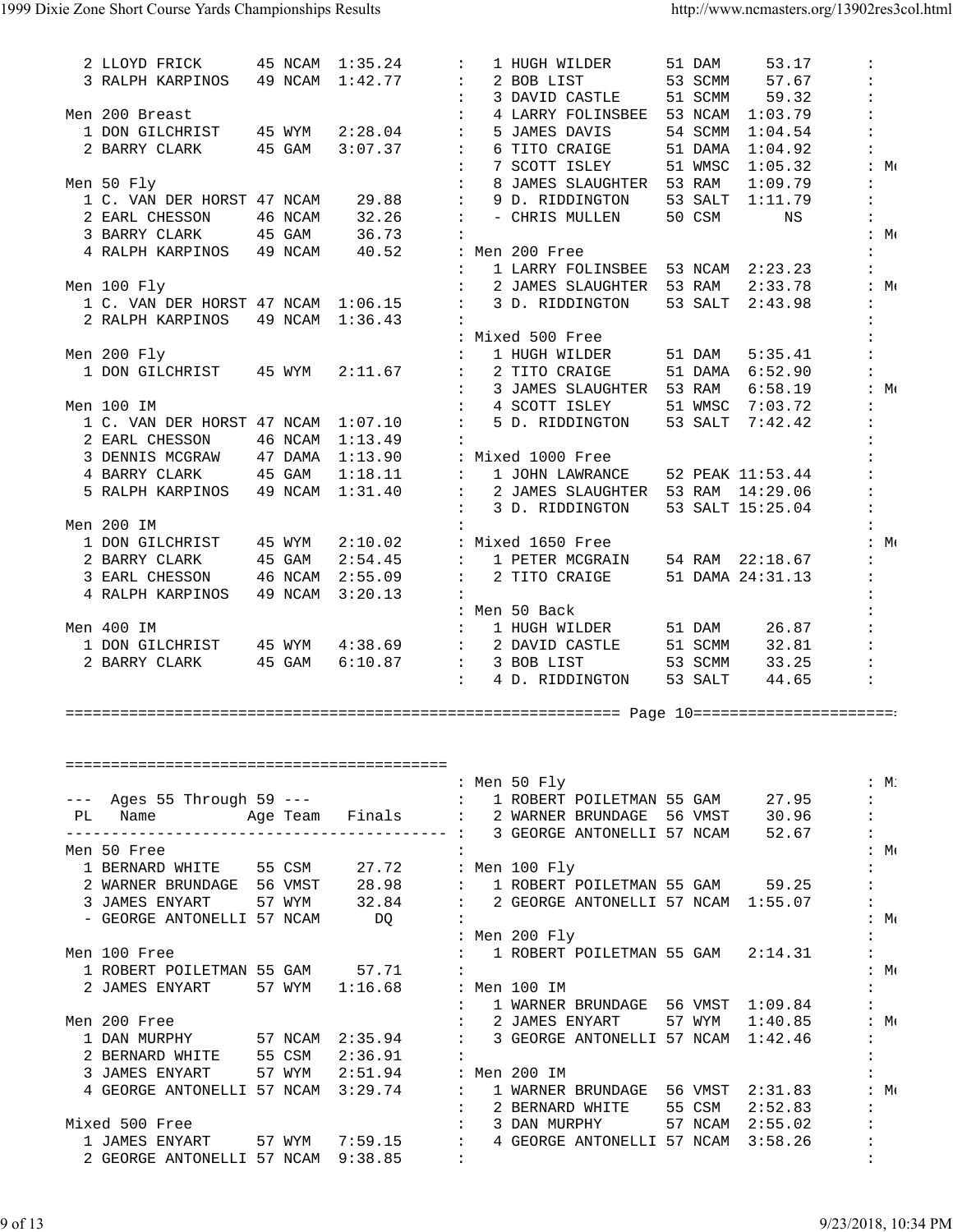|                                            |  |                | : Men 400 IM                                                           | $:M_{\mathfrak{t}}$                       |
|--------------------------------------------|--|----------------|------------------------------------------------------------------------|-------------------------------------------|
| Mixed 1000 Free                            |  |                | 1 DAN MURPHY 57 NCAM 6:22.78                                           |                                           |
| 1 WARNER BRUNDAGE 56 VMST 12:47.15         |  |                |                                                                        |                                           |
| 2 JAMES ENYART 57 WYM 16:07.00             |  |                |                                                                        |                                           |
|                                            |  |                | : --- Ages 60 Through 64 --- : Me                                      |                                           |
| Men 50 Back                                |  |                | : PL Name Mage Team Finals                                             |                                           |
|                                            |  |                |                                                                        |                                           |
|                                            |  |                | 2 JAMES ENYART 57 WYM 44.90 : Men 50 Free                              |                                           |
|                                            |  |                |                                                                        |                                           |
|                                            |  |                | : 1 JERRY CLARK 61 CSM 25.87                                           | $:M \rightarrow \mathbb{R}$               |
| Men 200 Back                               |  |                | : 2 ROLFFS PINKERTON 60 NCAM 26.93                                     | $\ddot{\phantom{a}}$                      |
|                                            |  |                |                                                                        | $\ddot{\phantom{a}}$                      |
|                                            |  |                |                                                                        | $:M \rightarrow \mathbb{R}$               |
|                                            |  |                | : 5 MICHAEL STROUPE 61 RAM 47.34                                       | $\ddot{\cdot}$                            |
| Men 50 Breast                              |  |                |                                                                        |                                           |
|                                            |  |                |                                                                        |                                           |
|                                            |  |                | 1 WARNER BRUNDAGE 56 VMST 34.50 : Men 100 Free                         | $:M \in \mathbb{N}$                       |
|                                            |  |                | 2 GEORGE ANTONELLI 57 NCAM 43.35 : 1 JERRY CLARK 61 CSM 57.89          |                                           |
|                                            |  |                | 3 JAMES ENYART 57 WYM 53.62 : 2 ROLFFS PINKERTON 60 NCAM 1:04.10       |                                           |
|                                            |  |                | : 3 NORMAN MACARTNEY 60 SCMM 1:17.43                                   |                                           |
| Men 100 Breast                             |  |                | 4 BOB MOSBROOK 62 CSM<br>$\mathbf{L}$<br>1:33.67                       |                                           |
| 1 ROBERT POILETMAN 55 GAM 1:12.95 :        |  |                | - BILL ROBERTSON 62 TGM<br>$\mathbf{H} \in \mathbb{R}$<br>NS           |                                           |
| 2 WARNER BRUNDAGE 56 VMST 1:15.11          |  |                |                                                                        |                                           |
|                                            |  |                |                                                                        |                                           |
|                                            |  |                | 3 GEORGE ANTONELLI 57 NCAM 1:45.67 : Men 200 Free                      |                                           |
|                                            |  |                | : 1 JERRY CLARK 61 CSM 2:14.66                                         |                                           |
| Men 200 Breast                             |  |                | $\therefore$ 2 BILL ROBERTSON 62 TGM 2:18.56                           |                                           |
|                                            |  |                | 1 ROBERT POILETMAN 55 GAM 2:40.27 : 3 NORMAN MACARTNEY 60 SCMM 2:54.87 |                                           |
| 2 WARNER BRUNDAGE 56 VMST 2:43.80 :        |  |                |                                                                        |                                           |
| 3 GEORGE ANTONELLI 57 NCAM 3:58.41         |  |                | $\ddot{\phantom{a}}$                                                   |                                           |
|                                            |  |                |                                                                        |                                           |
|                                            |  |                |                                                                        |                                           |
|                                            |  |                |                                                                        |                                           |
|                                            |  |                |                                                                        |                                           |
|                                            |  |                |                                                                        |                                           |
|                                            |  |                | : Men 100 Free                                                         | $: M_{\odot}$                             |
|                                            |  |                | --- Ages 65 Through 69 --- 1 WILLIAM IRWIN 71 GAM 1:11.99              | $\mathbf{1}$                              |
|                                            |  |                |                                                                        |                                           |
|                                            |  |                |                                                                        |                                           |
| PL Name                                    |  |                | Age Team Finals : 2 DONALD REYNDERS 74 RAM 1:34.49                     | $\ddot{\phantom{a}}$                      |
|                                            |  |                | 74 CSM<br>$2:11.15$ : M:                                               |                                           |
| Men 50 Free                                |  |                |                                                                        |                                           |
|                                            |  |                |                                                                        |                                           |
|                                            |  |                | 1 JOHN KORTHEUER 68 CSM 28.13 : Men 200 Free                           |                                           |
| 2 DAVID ALKIRE 65 CSM                      |  |                |                                                                        | $:M \rightarrow \mathbb{R}$               |
|                                            |  |                | : 2 DONALD REYNDERS 74 RAM 3:30.90                                     | $\ddot{\phantom{a}}$                      |
| Men 100 Free                               |  |                | : 3 ED MCCARTHY 74 CSM<br>4:35.79                                      | $\ddot{\phantom{a}}$                      |
| 1 DAVID ALKIRE 65 CSM 1:53.36              |  |                | <b>Contract Contract</b>                                               |                                           |
| - JOHN KORTHEUER 68 CSM NS                 |  |                | : Mixed 500 Free                                                       | $:M \in \mathbb{N}$                       |
|                                            |  |                |                                                                        | $\ddot{\phantom{a}}$                      |
|                                            |  |                | : 1 WILLIAM IRWIN 71 GAM 8:01.87                                       |                                           |
| Men 50 Back                                |  |                |                                                                        |                                           |
| 1 JOHN MARSIL 67 RAM                       |  | 50.22          | : Men 50 Back                                                          |                                           |
| 2 DAVID ALKIRE 65 CSM                      |  | 52.96          | : 1 DONALD REYNDERS 74 RAM 52.68                                       | :M:                                       |
|                                            |  |                |                                                                        |                                           |
| Men 100 Back                               |  |                | : Men 100 Back                                                         |                                           |
| 1 JOHN MARSIL 67 RAM 1:54.30               |  |                | : 1 DONALD REYNDERS 74 RAM 1:54.51                                     |                                           |
|                                            |  |                | $\ddot{\phantom{a}}$                                                   | $:M \in \mathbb{N}$                       |
| 2 DAVID ALKIRE 65 CSM 2:14.10              |  |                |                                                                        |                                           |
|                                            |  |                | : Men 50 Breast                                                        |                                           |
| Men 200 Back                               |  |                | : 1 WILLIAM IRWIN 71 GAM 39.00                                         | $\mathbf{1}$                              |
| - JOHN MARSIL                              |  | 67 RAM DO      | : 2 ED MCCARTHY 74 CSM 1:04.08                                         | :M:                                       |
|                                            |  |                |                                                                        |                                           |
| Men 50 Breast                              |  |                | : Men 100 Breast                                                       |                                           |
|                                            |  |                | : 1 ED MCCARTHY<br>74 CSM<br>2:24.44                                   | $:M \rightarrow \mathbb{R}$               |
| 1 JOHN KORTHEUER 68 CSM 35.48              |  |                |                                                                        |                                           |
| 2 DAVID ALKIRE 65 CSM                      |  | 56.90          |                                                                        |                                           |
|                                            |  |                | : Men 200 Breast                                                       | $\mathbf{L}$                              |
| Men 100 Breast                             |  |                | : 1 ED MCCARTHY<br>74 CSM 5:29.14                                      | :M:                                       |
| 1 JOHN KORTHEUER 68 CSM 1:17.58            |  |                |                                                                        |                                           |
| 2 DAVID ALKIRE                             |  | 65 CSM 1:59.54 | : Men 100 IM                                                           |                                           |
|                                            |  |                |                                                                        |                                           |
|                                            |  |                | : - WILLIAM IRWIN<br>71 GAM<br>DQ                                      |                                           |
| Men 50 Fly                                 |  |                |                                                                        | :M:                                       |
| 1 JOHN KORTHEUER 68 CSM 31.24 : Men 200 IM |  |                | : 1 WILLIAM IRWIN 71 GAM 3:16.33                                       | $\ddot{\phantom{a}}$<br>$\pm 1$ = $\pm 1$ |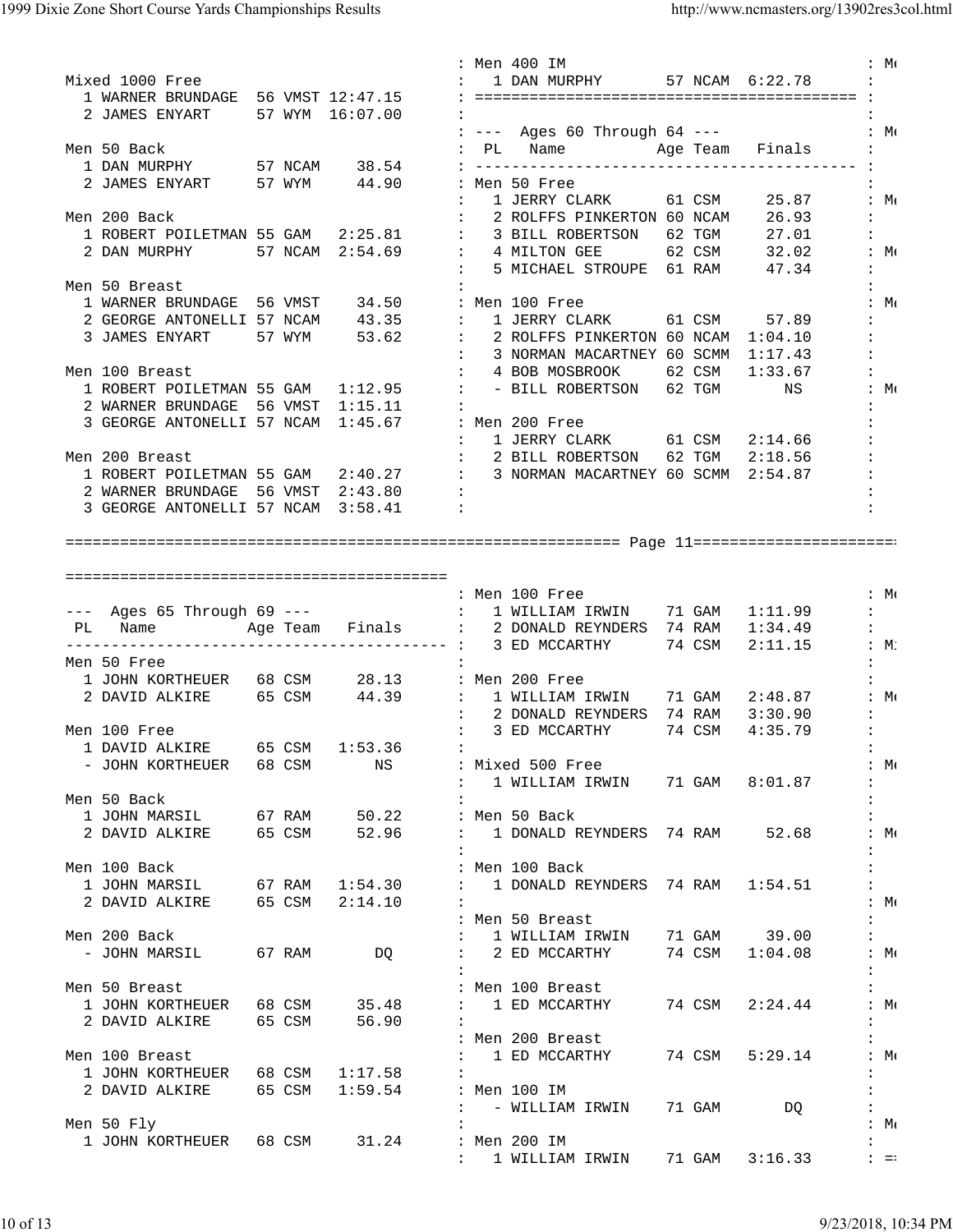1999 Dixie Zone Short Course Yards Championships Results http://www.ncmasters.org/13902res3col.html

Men 100 IM : ========================================== :  $1$  JOHN KORTHEUER 68 CSM  $1:12.90$  : 2 DAVID ALKIRE 65 CSM 2:13.66 : --- Ages 75 Through 79 --- : : 1 ========================================== : PL Name Age Team Finals : -- : ------------------------------------------ : Me --- Ages 70 Through 74 --- : Men 50 Free PL Name Age Team Finals : 1 RICHARD AVERY 76 SPM 33.44 : ------------------------------------------ : 2 BOB PERRY 75 NCAM 35.14 : Me Men 50 Free : : 1 WILLIAM IRWIN 71 GAM 31.39 : Men 100 Free : 2 DONALD REYNDERS  $74$  RAM  $40.34$  : 1 RICHARD AVERY  $76$  SPM  $1:22.49$  : Me 3 ED MCCARTHY 74 CSM 55.22 : - BOB PERRY 75 NCAM NS : ============================================================= Page 12 ====================== Mixed 1000 Free : The South Control of the MICHELLE DUVAL-29 SILICA LARKIN-26 : J 1 ROY MORSE 32 AWSM 19:13.58 : MARGIE SPRINGER-38 SUE HAUGH-37 : : ========================================== : Men 50 Breast :  $M_{\ell}$ 1 ROY MORSE 82 AWSM 58.63 : --- Ages 35 Through 44 ---========================================== : PL Name Team Finals : C : ------------------------------------------ : G --- Ages 19 Through 24 --- : Women 200 R-Free : PL Name Team Finals : 1 NSMS A W-35 NSMS 2:04.03 : ------------------------------------------ : SHERRY DURBAN-37 LISA GABEL-37 : D Women 200 R-Free : LYNDA STINSON-37 MARY JARRETT-37 : 1 RAM A W-19 RAM 1:56.25 : 2 VMST A W-35 VMST 2:34.71 : SPAN A W-19 MARGIE SPRINGER-38 LAUREN LINDBLAD-25 : DOROTHY NILES-57 JANN BROWN-44 : : 1 C. BRAUNSTEIN-30 LEE ANNE BRITT-24 : LYNN GREEN-41 ELLEN NYGAARD-47 : . The contract of the contract of the contract of the contract of the contract of the contract of the contract of the contract of the contract of the contract of the contract of the contract of the contract of the contrac Women 200 R-Medley : Nomen 200 R-Medley : Demon 200 R-Medley : Demon 1 RAM B W-19 RAM 2:11.80 : 1 CSM B W-35 CSM 2:19.22 : LEE ANNE BRITT-24 LAUREN LINDBLAD-25 : MICHELLE GROCE-39 MARY SANSBURY-45 : Me MICHELLE DUVAL-29 C. BRAUNSTEIN-30 : BEVERLY AMICK-44 SUSAN NESTOR-37 : 2 NCAM A W-19 NCAM 2:38.33 : M. CHESSON-45 BARBARA MATHEWS-40 : Women 400 R-Free : B T. MCLAUGHLIN-39 D. SLOOTJES-24 : 1 NCAM B W-35 NCAM 5:30.99 : =: - RAM A W-19 RAM DQ : BARBARA MATHEWS-40 LYNNE HUNT-42 : NOELLE SIMON-21 SILICA LARKIN-26 : M. CHESSON-45 T. MCLAUGHLIN-39 : -- MARGIE SPRINGER-38 SUE HAUGH-37 : ========================================== : P ========================================== : : -- : --- Ages 55 Through 64 --- : Me --- Ages 25 Through 34 --- · · · · · · PL Name PL Name Team Finals : ------------------------------------------ : G ------------------------------------------ : Women 200 R-Free : V Women 200 R-Free : 1 RAM B W-55 RAM 3:18.60 :<br>1 NCAM A W-25 NCAM 1:53.20 : MARIE HEIKKINEN-87 ALICE JONES-60 :<br>1 SIAN HUNTER-32 PAMELA LINDROOS-33 : CEIL BLACKWELL-58 SALLY NEWELL-61 : 1 MARIE HEIKKINEN-87 ALICE JONES-60 : A PAMELA LINDROOS-33 : CEIL BLACKWELL-58 SALLY NEWELL-61 :<br>ANGELIOUE GEISS-34 : PATRICIA HOGAN-29 ANGELIQUE GEISS-34 : : 2 CSM A W-25 CSM 1:56.61 : Women 200 R-Medley : C HEATHER HAGEMAN-28 MICHELLE GROCE-39 : 1 RAM C W-55 RAM 2:49.48 : J MARY SANSBURY-45 MARY GONDES-29 : CEIL BLACKWELL-58 DAWN STROUPE-60 : : ALICE JONES-60 SALLY NEWELL-61 : Me Women 200 R-Medley : ========================================== :  $1 \text{ NCAM } B \text{ W}-25$   $1 \text{ NCAM } 2:08.87$  : PATRICIA HOGAN-29 PAMELA LINDROOS-33 : --- Ages 19 Through 24 ---  $\qquad$  : 1<br>ANGELIQUE GEISS-34 SIAN HUNTER-32 : PL Name Team Finals : ANGELIQUE GEISS-34 SIAN HUNTER-32 : PL Name Team Finals : 2 CSM A W-25 CSM 2:34.76 : ------------------------------------------ : Me MARY GONDES-29 KAREN TALLMADGE-36 : Men 200 R-Free : HEATHER HAGEMAN-28 RITA PHILLIPS-45 : 1 CSM A M-19 CSM 1:39.25 : ( : RICHARD HUGHES-19 ROBERT FARY-34 : V Women 400 R-Free : KEN JOHNSON-41 JEFFREY SMITH-36 : 1 NCAM A W-25 NCAM 4:12.12 : 2 RAM A M-19 RAM 1:45.88 :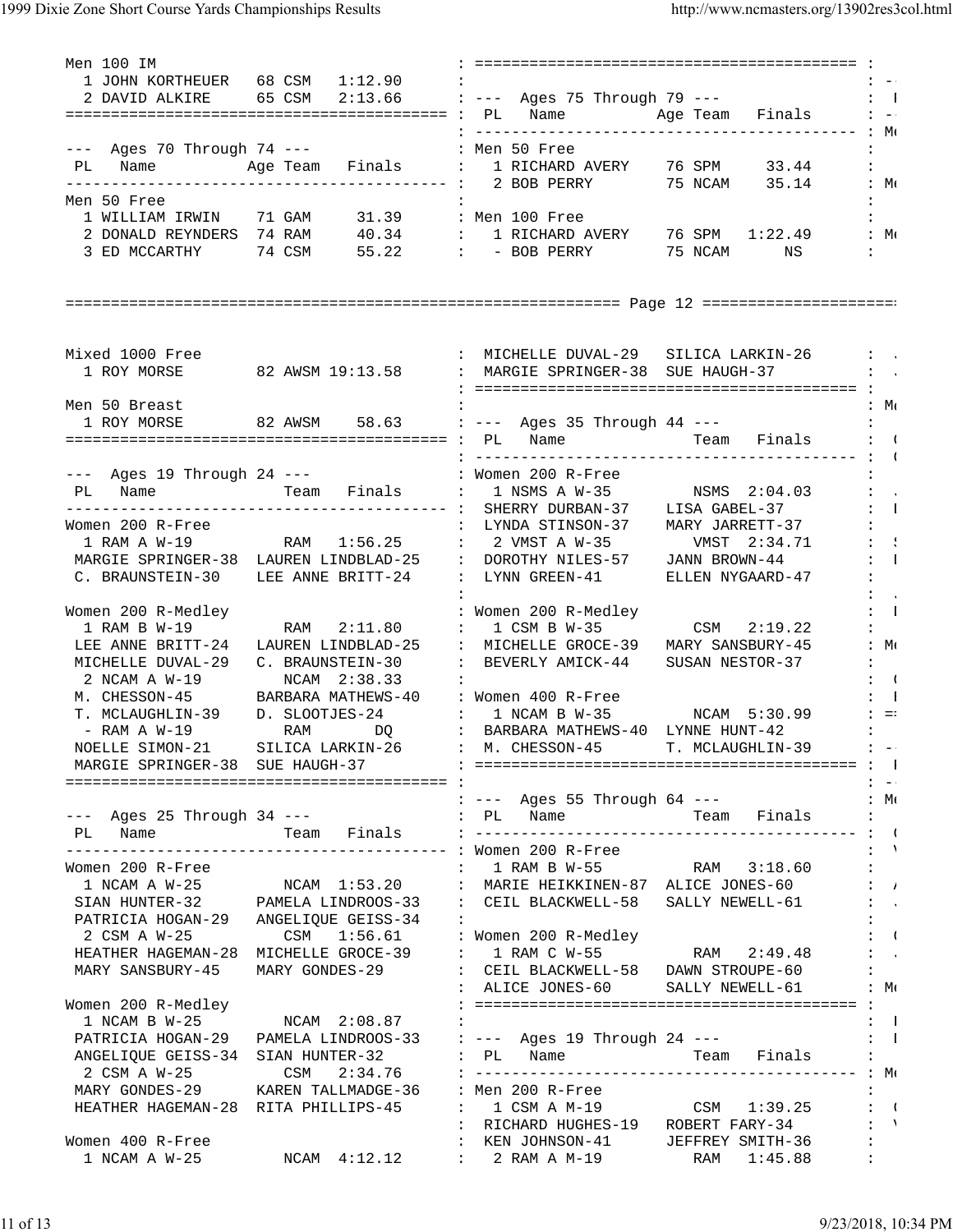| SIAN HUNTER-32                      | PAMELA LINDROOS-33 : EDISON WATSON-22 DAN READ-26                                                                                                                                                                                                                                                                                                                                                                                                                                     |                                     |                                                                              |                               |
|-------------------------------------|---------------------------------------------------------------------------------------------------------------------------------------------------------------------------------------------------------------------------------------------------------------------------------------------------------------------------------------------------------------------------------------------------------------------------------------------------------------------------------------|-------------------------------------|------------------------------------------------------------------------------|-------------------------------|
|                                     | PATRICIA HOGAN-29 ANGELIQUE GEISS-34 : TOMASZ WILK-26 ALAN GODFREY-42                                                                                                                                                                                                                                                                                                                                                                                                                 |                                     |                                                                              |                               |
| 2 RAM A W-25                        | RAM 4:25.82                                                                                                                                                                                                                                                                                                                                                                                                                                                                           |                                     | : 3 WYM A M-19 WYM 1:51.33                                                   |                               |
|                                     |                                                                                                                                                                                                                                                                                                                                                                                                                                                                                       |                                     |                                                                              |                               |
|                                     |                                                                                                                                                                                                                                                                                                                                                                                                                                                                                       |                                     |                                                                              |                               |
|                                     |                                                                                                                                                                                                                                                                                                                                                                                                                                                                                       |                                     |                                                                              | $\mathbf{1}$                  |
|                                     | $---$ Ages 35 Through 44 ---<br>$\therefore$ $\therefore$ Ages 19 Through 24 ---                                                                                                                                                                                                                                                                                                                                                                                                      |                                     |                                                                              |                               |
|                                     | PL Name                  Team Finals     :  PL Name                  Team Finals     : M.                                                                                                                                                                                                                                                                                                                                                                                             |                                     |                                                                              |                               |
| ---------------<br>Men 200 R-Medley |                                                                                                                                                                                                                                                                                                                                                                                                                                                                                       | : Mixed 200 R-Free                  |                                                                              | $\mathbf{i}$                  |
|                                     |                                                                                                                                                                                                                                                                                                                                                                                                                                                                                       |                                     |                                                                              |                               |
|                                     | 1 CSM C M-35<br>1 CSM C M-35 CSM 2:55.64 : 1 NCAM A X-19 NCAM 1:40.76 : 0<br>ERNIE GLASS-49 KEN JOHNSON-41 : JONATHAN KLEIN-41M THOMAS DAVIS-41M :                                                                                                                                                                                                                                                                                                                                    |                                     |                                                                              |                               |
|                                     | DAVID ALKIRE-65 ED MCCARTHY-74 : D. SLOOTJES-24W                                                                                                                                                                                                                                                                                                                                                                                                                                      |                                     | ANGELIQUE GEISS-34W : 1                                                      |                               |
|                                     |                                                                                                                                                                                                                                                                                                                                                                                                                                                                                       |                                     |                                                                              |                               |
|                                     | - NCAM B M-35 MCAM DQ : 2 CSM A X-19 CSM 1:47.72 : 1<br>THOMAS DAVIS-41 VAN DER HORST -47 : C. PARRISH-29M MARY GONDES-29W :<br>JONATHAN KLEIN-41 LLOYD FRICK-45 : HEATHER HAGEMAN-28W RICHARD HUGHES-19M : 1                                                                                                                                                                                                                                                                         |                                     |                                                                              |                               |
|                                     |                                                                                                                                                                                                                                                                                                                                                                                                                                                                                       |                                     |                                                                              |                               |
|                                     |                                                                                                                                                                                                                                                                                                                                                                                                                                                                                       |                                     | RAM 1:51.75 : 1                                                              |                               |
|                                     |                                                                                                                                                                                                                                                                                                                                                                                                                                                                                       |                                     |                                                                              |                               |
|                                     |                                                                                                                                                                                                                                                                                                                                                                                                                                                                                       |                                     | $\mathbb{R}^n$ . The set of $\mathbb{R}^n$ , $\mathbb{R}^n$ , $\mathbb{R}^n$ |                               |
| PL Name                             |                                                                                                                                                                                                                                                                                                                                                                                                                                                                                       |                                     |                                                                              | $\mathbf{I}$                  |
|                                     |                                                                                                                                                                                                                                                                                                                                                                                                                                                                                       |                                     |                                                                              |                               |
| Men 200 R-Free                      | <b>Contractor</b>                                                                                                                                                                                                                                                                                                                                                                                                                                                                     | BOB LIST-53M                        | JANELLE FLEMING-26W                                                          | $1 - 1$                       |
|                                     | 1 SCMM A M-45 SCMM 1:48.78 :                                                                                                                                                                                                                                                                                                                                                                                                                                                          |                                     |                                                                              | $\mathbf{1}$                  |
|                                     | DAVID CASTLE-51 WILLIAM BROPHY-56 : Mixed 200 R-Medley                                                                                                                                                                                                                                                                                                                                                                                                                                |                                     |                                                                              |                               |
|                                     | JAMES DAVIS-54 BOB LIST-53 : 1 CSM A X-19 CSM 1:59.50                                                                                                                                                                                                                                                                                                                                                                                                                                 |                                     |                                                                              | $\mathbf{I}$                  |
|                                     | $\begin{tabular}{lllllllllllllll} \multicolumn{3}{c}{\multicolumn{3}{c}{\multicolumn{3}{c}{\multicolumn{3}{c}{\multicolumn{3}{c}{\multicolumn{3}{c}{\multicolumn{3}{c}{\multicolumn{3}{c}{\multicolumn{3}{c}{\multicolumn{3}{c}{\multicolumn{3}{c}{\multicolumn{3}{c}{\multicolumn{3}{c}{\multicolumn{3}{c}{\multicolumn{3}{c}{\multicolumn{3}{c}{\multicolumn{3}{c}{\multicolumn{3}{c}{\multicolumn{3}{c}{\multicolumn{3}{c}{\multicolumn{3}{c}{\multicolumn{3}{c}{\multicolumn{3}{$ |                                     |                                                                              |                               |
|                                     |                                                                                                                                                                                                                                                                                                                                                                                                                                                                                       |                                     |                                                                              |                               |
|                                     |                                                                                                                                                                                                                                                                                                                                                                                                                                                                                       |                                     |                                                                              |                               |
|                                     |                                                                                                                                                                                                                                                                                                                                                                                                                                                                                       | $\mathbf{L}$                        | PATRICIA HOGAN-29W PAMELA LINDROOS-33W                                       | $\mathbf{1}$ $\mathbf{1}$     |
| Men 200 R-Medley                    |                                                                                                                                                                                                                                                                                                                                                                                                                                                                                       | JUSTIN FANSLER-19M CHRIS SEVICK-24M |                                                                              | $\mathbf{1}$ $\mathbf{1}$     |
| 1 NCAM C M-45                       | NCAM 2:29.86                                                                                                                                                                                                                                                                                                                                                                                                                                                                          | $: 3$ RAM A $X-19$                  | RAM 2:05.16                                                                  | $1 - -1$                      |
|                                     | LARRY FOLINSBEE-53 RALPH KARPINOS-49 : LEE ANNE BRITT-24W ALAN GODFREY-42M<br>EARL CHESSON-46 DAN MURPHY-57 : SILICA LARKIN-26W SCOTT HINCKLEY-38M                                                                                                                                                                                                                                                                                                                                    |                                     |                                                                              | :M:                           |
|                                     |                                                                                                                                                                                                                                                                                                                                                                                                                                                                                       |                                     |                                                                              | $\mathbf{1}$ and $\mathbf{1}$ |
|                                     |                                                                                                                                                                                                                                                                                                                                                                                                                                                                                       | $: 4$ SCMM A $X-19$                 | SCMM 2:11.59 : 1                                                             |                               |
| Men 400 R-Free                      |                                                                                                                                                                                                                                                                                                                                                                                                                                                                                       | $\mathcal{L}$                       | JANELLE FLEMING-26W JULI DYBLE-23W : 1                                       |                               |
|                                     | 1 SCMM A M-45 SCMM 4:08.54 : BOB LIST-53M                                                                                                                                                                                                                                                                                                                                                                                                                                             |                                     | DAVID CASTLE-51M :                                                           |                               |
|                                     |                                                                                                                                                                                                                                                                                                                                                                                                                                                                                       |                                     |                                                                              |                               |
| JAMES DAVIS-54                      | BOB LIST-53                                                                                                                                                                                                                                                                                                                                                                                                                                                                           |                                     |                                                                              | $\mathbf{1}$ $\mathbf{1}$     |
|                                     | 2 NCAM C M-45 NCAM 5:07.45 : --- Ages 25 Through 34 ---                                                                                                                                                                                                                                                                                                                                                                                                                               |                                     |                                                                              |                               |
|                                     | R. PINKERTON-60 LARRY FOLINSBEE-53 : PL Name Team Finals : M.                                                                                                                                                                                                                                                                                                                                                                                                                         |                                     |                                                                              |                               |
|                                     |                                                                                                                                                                                                                                                                                                                                                                                                                                                                                       |                                     |                                                                              | $\cdot$ : $\cdot$ 1           |
|                                     |                                                                                                                                                                                                                                                                                                                                                                                                                                                                                       |                                     | $: 1 NCAM C X-25 NCAM 1:43.93 : C.$                                          |                               |
|                                     |                                                                                                                                                                                                                                                                                                                                                                                                                                                                                       |                                     |                                                                              |                               |
|                                     |                                                                                                                                                                                                                                                                                                                                                                                                                                                                                       |                                     |                                                                              |                               |
|                                     |                                                                                                                                                                                                                                                                                                                                                                                                                                                                                       |                                     |                                                                              |                               |
|                                     |                                                                                                                                                                                                                                                                                                                                                                                                                                                                                       |                                     |                                                                              |                               |
|                                     |                                                                                                                                                                                                                                                                                                                                                                                                                                                                                       |                                     |                                                                              |                               |
|                                     |                                                                                                                                                                                                                                                                                                                                                                                                                                                                                       |                                     |                                                                              |                               |
|                                     | 1 CSM B M-55<br>MILTON GEE-62<br>BERNARD WHITE-55 JOHN KORTHEUER-68 : STEPHAN UFFR-36M DAVID SHAMLIN-35M : 1<br>STEPHAN UFFR-36M DAVID SHAMLIN-33M :                                                                                                                                                                                                                                                                                                                                  |                                     |                                                                              |                               |
|                                     |                                                                                                                                                                                                                                                                                                                                                                                                                                                                                       |                                     |                                                                              |                               |
|                                     |                                                                                                                                                                                                                                                                                                                                                                                                                                                                                       |                                     | : 4 RAM B X-25 RAM 1:56.47                                                   |                               |
|                                     |                                                                                                                                                                                                                                                                                                                                                                                                                                                                                       |                                     | : C. BRAUNSTEIN-30W MARGIE SPRINGER-38W                                      | $\cdot$                       |
|                                     |                                                                                                                                                                                                                                                                                                                                                                                                                                                                                       |                                     | : TOMASZ WILK-26M TIM SEXAUER-33M                                            |                               |
|                                     |                                                                                                                                                                                                                                                                                                                                                                                                                                                                                       |                                     | : 5 NCAM B $X-25$ NCAM 3:07.53                                               |                               |
|                                     |                                                                                                                                                                                                                                                                                                                                                                                                                                                                                       |                                     | : M. CHESSON-45W PATRICIA HOGAN-29W :                                        |                               |
|                                     |                                                                                                                                                                                                                                                                                                                                                                                                                                                                                       |                                     |                                                                              |                               |
|                                     |                                                                                                                                                                                                                                                                                                                                                                                                                                                                                       |                                     |                                                                              |                               |
|                                     |                                                                                                                                                                                                                                                                                                                                                                                                                                                                                       |                                     |                                                                              |                               |

==========================================